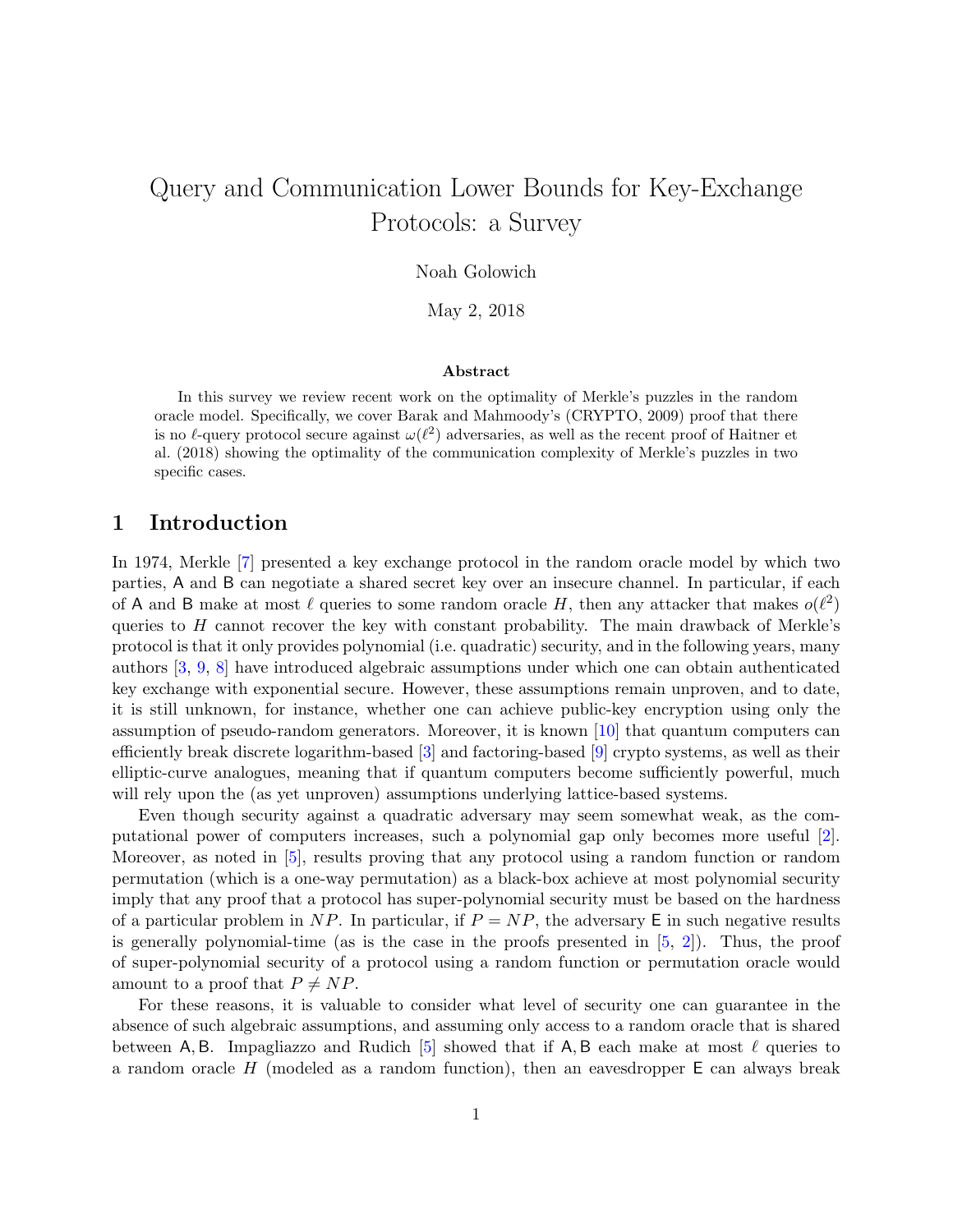the protocol with  $O(\ell^6 \log \ell)$  queries to H; they also showed that if H is a random permutation, then there is a successful E that makes  $O(\ell^{12} \log^2 \ell)$  queries. It remained an open question whether Merkle's puzzles were tight until Barak and Mahmoody [\[2\]](#page-14-5) resolved this question in the affirmative, showing the existence of an  $E$  with  $O(\ell^2)$  queries in the case that H is a random function. By the same reduction as in [\[5\]](#page-14-6), their result implies an E for a random permutation H that makes  $O(\ell^4)$ queries.

An alternative question raised recently by Haitner et al.  $[4]$  is on the *communication complexity* of secure key-exchange protocols in the random oracle model. Merkle's puzzles uses  $O(\ell)$  communication to agree on a constant-length key, and it is natural to conjecture that this is in fact optimal for protocols that are secure against  $o(\ell^2)$  adversaries. Haitner et al. [\[4\]](#page-14-7) show that this is indeed the case for protocols which satisfy either of the below properties:

- Uniform-queries: Both parties A, B choose their queries uniformly and independently from a fixed set  $\mathcal S$  before the protocol begins.
- 2-round, non-adaptive: Both parties A, B choose their queries independently (but not necessarily uniformly) from a fixed set  $S$  before the protocol begins, and the protocol has at most 2 rounds of communication.

In Section [2,](#page-1-0) we introduce Merkle's puzzles and give an overview of Barak and Mahmoody's [\[2\]](#page-14-5) proof that they achieve optimal security in the random oracle model. In Section [3](#page-6-0) we give an overview of the proof of optimality  $|4|$  of Merkle's puzzles with respect to communication complexity for the two cases above. Finally, in Section [4,](#page-12-0) we discuss further observations and directions for future work on this topic.

## <span id="page-1-0"></span>2 Merkle's puzzles

In this section we give an overview of some relevant prior work on key exchange protocols in the random oracle model.

### 2.1 Communication model, protocols

We consider the setting outlined in  $[2, 4]$  $[2, 4]$  $[2, 4]$ . In particular, we suppose that a protocol between Alice and Bob is given by a pair of interactive probabilistic polynomial time Turing machines  $\Pi = (A, B)$ . We suppose that A, B are given access to a random oracle  $H: \{0,1\}^{\ell} \to \{0,1\}^{\ell}$ , for some  $\ell \in \mathbb{N}$ . The protocol begins with A and B tossing coins  $r_A$  and  $r_B$ , respectively. The protocol then consists of a finite number of rounds, beginning with round 1: in round  $j$ , if  $j$  is odd, then Alice makes some number of queries to H and then sends a message  $m_i$  to Bob, and if j is even, then Bob makes some number of queries to H and then sends a message  $m_j$  to Alice. The view of party A consists of the tuple  $v_A = (i_A, r_A, m)$ , where  $i_A$  is party A's input and m is the concatenation of all messages of the protocol. Similarly, the view of party B consists of  $v_{\rm B} = (i_{\rm B}, r_{\rm B}, m)$ , where  $i_{\rm B}$ is B's input. At the end of the protocol A obtains an output  $out_A$  and B obtains an output  $out_B$ . Note that  $out_A, out_B$ , as well as the transcript trans are deterministic functions of the joint view  $v := (i_{\mathsf{A}}, i_{\mathsf{B}}, r_{\mathsf{A}}, r_{\mathsf{B}})$ . We write these functions as  $out_{\mathsf{A}}(v), out_{\mathsf{B}}(v), trans(v)$ , respectively.

A protocol  $\Pi$  is said to be **l**-**oracle-aided** if there is an oracle (function)  $H : \mathcal{S} \to \mathcal{T}$ , for some sets  $S, \mathcal{T}$ , such that parties A, B have oracle access to H and each makes at most  $\ell$  queries to f.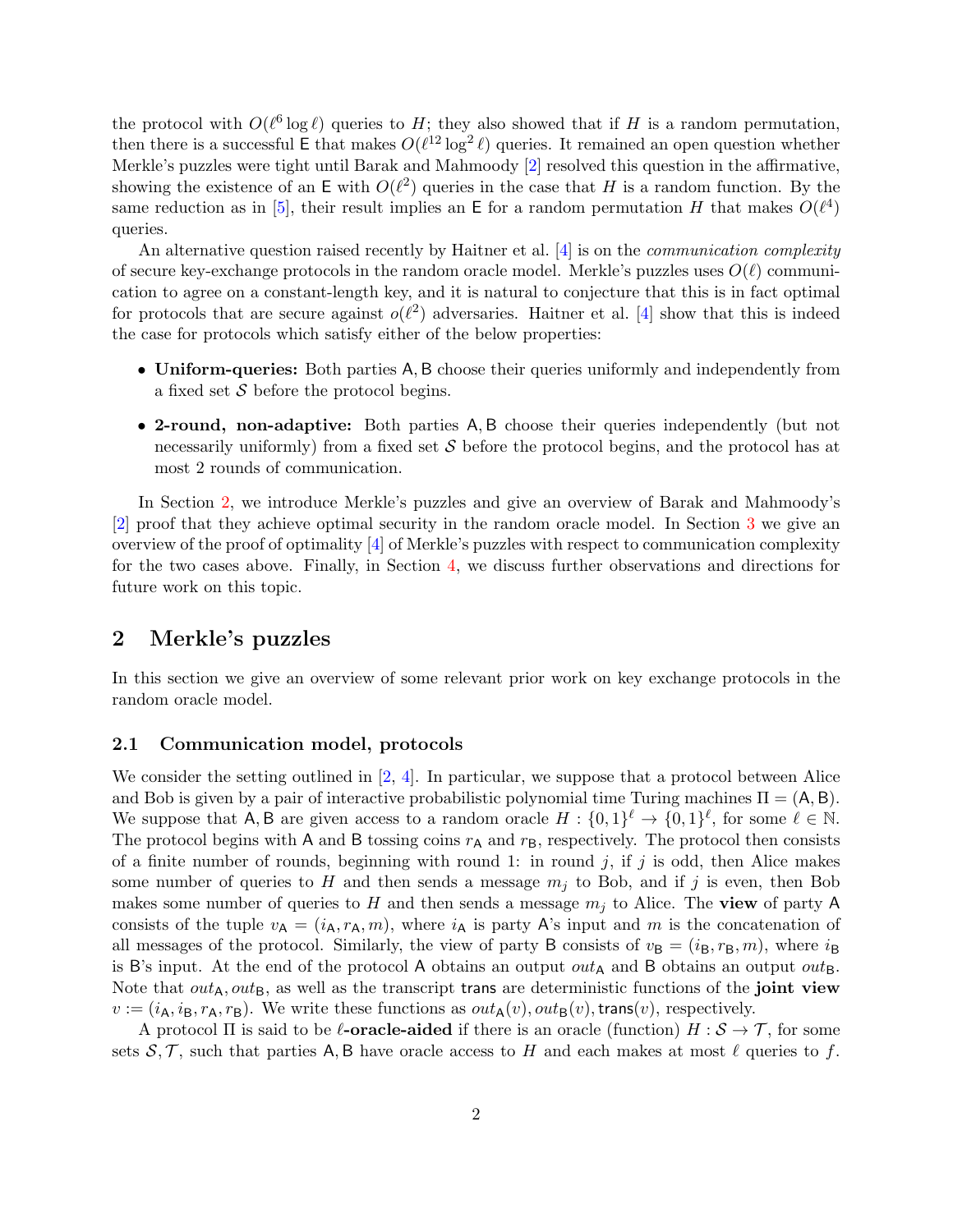We will often consider oracle-aided protocols with respect to a family H of functions  $H : \mathcal{S} \to \mathcal{T}$ , where  $H \leftarrow_R \mathcal{H}$  uniformly at random.

We will mostly consider protocols without inputs; in this case, the views are given by  $v_A =$  $(r_A, m)$ ,  $v_B = (r_B, m)$ , and  $v = (r_A, r_B, m)$ . A protocol  $\Pi$  is said to use **public randomness** if parties  $A, B$  have access to a common infinite string  $r_{P}$  of random bits. This definition is useful when we discuss the communication complexity of set disjointness in Section [3.](#page-6-0)

#### 2.2 Security of oracle-aided protocols

Next we define the security of an oracle-aided protocol, which generalizes the definition given in  $\vert 4 \vert$ :

<span id="page-2-0"></span>**Definition 2.1.** Suppose  $\Pi = (A, B)$  outputs a keys in  $\{0, 1\}^n$ . Suppose  $\ell \in \mathbb{N}$ , and that  $\alpha =$  $\alpha(n), \beta = \beta(n) \in [0, 1]$ . Then  $\Pi$  is a  $(q, \alpha, \gamma)$ -secure key agreement protocol relative to a family of oracles H, if we have:

•  $(1 - \alpha)$ -accuracy, *i.e. for every*  $H \in \mathcal{F}$ ,

$$
\mathbb{P}_{v \leftarrow_R \Pi^H} [out_{\mathsf{A}}(v) = out_{\mathsf{B}}(v)] \ge 1 - \alpha.
$$

•  $\gamma$ -secrecy, i.e. for any algorithm E that receives as input the transcript of communication and that makes at most q queries to the oracle H,

$$
\mathbb{P}_{H \leftarrow_R \mathcal{H}, v \leftarrow_R \Pi^H} \left[ \mathsf{E}^H(\mathsf{trans}(v)) = out_\mathsf{A}(v) \land out_\mathsf{A}(v) \neq \perp_\mathsf{A} \right] \leq \gamma.
$$

Here  $\perp_A$ ,  $\perp_B$  are distinct symbols denoting failure of the protocol for A, B, respectively.

Note that the adversary E in the above definition need not be computationally efficient.

#### <span id="page-2-1"></span>2.3 Description of Merkle's puzzles

Consider the following oracle-aided protocol, originally introduced by Merkle  $[7]$ :  $\ell$  is a security parameter, and  $H: \{0,1\}^m \to \{0,1\}^m$  is the random oracle, where  $m \gg \log \ell$ . We may consider  $[\ell^2] \subset \{0,1\}^m$  via any fixed embedding, e.g. the base-2 representation of integers. Let  $c > 1$  be a large constant.

- 1. A chooses  $x_1, \ldots, x_{c\ell} \in [\ell^2]$  uniformly at random, and sets  $a_i := H(x_i)$ ,  $1 \le i \le c\ell$ , i.e. it makes c $\ell$  queries to H. A then sends B all of the answers  $(a_1, \ldots, a_{c\ell}).$
- 2. B chooses  $y_1, \ldots, y_{c\ell} \in [\ell^2]$  uniformly at random and then sets  $b_i := H(y_i)$ ,  $1 \le i \le c\ell$ , i.e. it makes c $\ell$  queries to H. B then sends A all of the answers  $(b_1, \ldots, b_{c\ell})$ .
- 3. A then picks a pair  $(j, j')$ , lexicographically, as small as possible such that  $a_j = b_{j'}$ ; if such a  $(j, j')$  does not exist, then A halts the protocol with output  $\perp_A$ . If such a  $(j, j')$  does exist, then A sets  $out_A = x_i$ .
- 4. B similarly picks  $(j, j')$  lexicographically as small as possible such that  $a_j = b_{j'}$  (halting with  $\perp_B$  if  $(j, j')$  does not exist), and then sets  $out_B = y_{j'}$ .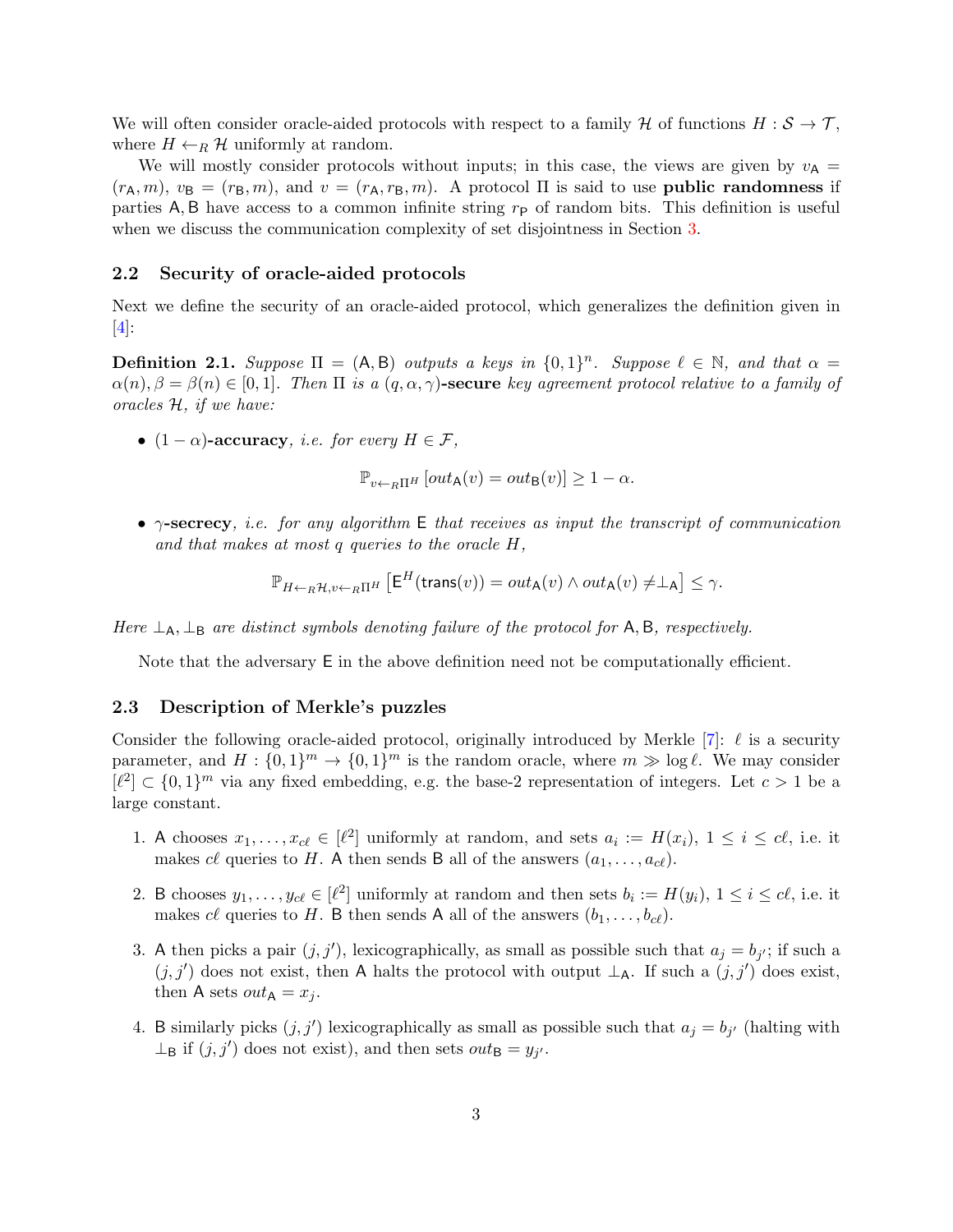Note that as long as  $2^m > c'\ell^4$  for a large constant c', then  $H(1), \ldots, H(\ell^2)$  are distinct with probability  $1-\frac{1}{c'}$  $\frac{1}{c'}$  $\frac{1}{c'}$  $\frac{1}{c'}$ , so with all but probability  $1/c'$ ,  $a_j = b_j$  implies that  $x_j = y_j$ . Moreover, the probability that the  $(j, j')$  such that  $a_j = b_{j'}$  exists, as above is at least  $1 - \frac{16}{c^2}$  $\frac{16}{c^2}$  $\frac{16}{c^2}$  $\frac{16}{c^2}$  for  $c \leq \ell^2$ , meaning that the probability of success (namely that  $out_{\mathsf{A}} = out_{\mathsf{B}}$ ) is at least  $1 - \frac{16}{c^2}$  $\frac{16}{c^2} - \frac{1}{c'}$  $\frac{1}{c'}$ , which can be made close to 1 by taking  $c, c'$  sufficiently large.

Conditioned on success of the above protocol and the transcript, the secret key  $out_A = out_B$ is a uniform string in  $[\ell^2]$ , so for sufficiently large c, c', for  $0 < \delta < 1/2$ , the above protocol is a  $(\delta \ell^2, 0.01, \Theta(\delta))$ -secure key agreement protocol. In particular, if the adversary E is limited to  $o(\ell^2)$ queries, then it cannot succeed in determining the shared key with any constant probability.

### 2.4 Optimality of Merkle's puzzles

Merkle [\[7\]](#page-14-0) left open the question of whether there is a protocol  $\Pi = (A, B)$ , where A, B are  $\ell$ -oracle aided, but such that the protocol is secure against  $\omega(\ell^2)$ -aided adversaries, i.e. whether an adversary that is allowed to make  $\omega(\ell^2)$  queries can guess  $out_{\mathsf{A}}$  with constant probability. This question was open for 35 years until Barak et al. [\[2\]](#page-14-5) resolved it, showing that Merkle's puzzles are essentially optimal:

<span id="page-3-2"></span>**Theorem 2.2** (Barak et al. [\[2\]](#page-14-5)). Suppose that  $\Pi = (A, B)$  is a protocol where A, B each make at most  $\ell$  queries to the random oracle H (which is a random function), and such that  $\mathbb{P}_{r_{A},r_{B},H}[out_{A} =$  $[out_{\mathsf{B}}] \geq \rho$ . Then for every  $0 < \delta < 1$ , there is an E making  $\left(\frac{16\ell}{\delta}\right)$ Then for every  $0 < \delta < 1$ , there is an E making  $(\frac{16\ell}{\delta})^2$  queries to H such that  $\mathbb{P}_{H,v\leftarrow_R\Pi^H}\left[\mathsf{E}^H(\mathsf{trans}(v))=out_{\mathsf{A}}(v)\wedge out_{\mathsf{A}}(v)\neq\perp_{\mathsf{A}}\right]\geq\rho-\delta.$ 

We now give an overview of the proof of Theorem [2.2,](#page-3-2) focusing on the parts that are relevant to the lower bounds presented in Section [3.](#page-6-0) The proof presented here assumes that the protocol II is in normal form, meaning that there are a total of  $2\ell$  rounds, in which Alice and Bob alternatively make their queries to the oracle and then send a message to the other recipient; we refer the reader to [\[2\]](#page-14-5) for the reduction from the general case to the normal form case. Note, however, that any normal form protocol necessarily involves  $\Omega(\ell)$  communication since there are 2 $\ell$ rounds, during each of which at least 1 bit must be sent. (In fact, the reduction in [\[2\]](#page-14-5) makes use of an intermediate reduction to "seminormal protocols", which may incur up to  $\Theta(\ell^2)$  additional communication.) Therefore, one cannot directly make use of the same reduction when proving communication complexity lower bounds.

$$
\text{Var}[Z] = \mathbb{E}\left[\left(\sum_{j,j'} Z_{jj'}\right)^2\right] - c^2 \le c^4 \ell^4 \cdot \frac{1}{\ell^4} + 2c^3 \ell^3 \cdot \frac{1}{\ell^4} + c^2 - c^4 \le 3c^2,
$$

where the first term accounts for those pairs of tuples  $(j, j'), (j'', j''')$  such that  $j, j'$  are both distinct from each of  $(j'', j''')$ , the second term accounts for those pairs of tuples  $(j, j'),(j, j'')$  or  $(j', j), (j'', j)$  where  $j' \neq j''$ , and the last term accounts for those pairs of tuples  $(j, j'), (j, j')$ . The last inequality holds for  $\ell \geq c$ . We then use Chebyshev's inequality to get that  $\mathbb{P}[Z \geq 1] \geq \mathbb{P}[Z \geq c^2/2] \geq 1 - 16/c^2$ .

<span id="page-3-0"></span><sup>&</sup>lt;sup>1</sup>To see this, let, for  $1 \le i, j \le \ell^2$ ,  $W_{ij}$  denote the indicator of the event that  $H(i) = H(j)$ . Then  $\mathbb{E}[W_{ij}] = 1/2^m \le$  $1/(c'\ell^4)$ , meaning that if  $W = \sum_{i \neq j} W_{ij}$ , then  $\mathbb{E}[W] \leq 1/c'$ . Since W is integer-valued,  $\mathbb{P}[W > 0] = \mathbb{P}[W \geq 1] \leq 1/c'$ , by Markov's inequality.

<span id="page-3-1"></span><sup>&</sup>lt;sup>2</sup>To see this, let  $Z_{jj'}$  denote the indicator that  $x_j = y_{j'}$ , and  $Z = \sum_{j,j'} Z_{jj'}$ . Then Z denotes the number of pairs  $(j, j')$  such that  $x_j = y_{j'}$ , which is certainly a lower bound on the number of pairs  $(j, j')$  such that  $a_j = b_{j'}$ . Then  $\mathbb{E}[Z] \ge c^2 \ell^2 \cdot \frac{1}{\ell^2} = c^2$ , and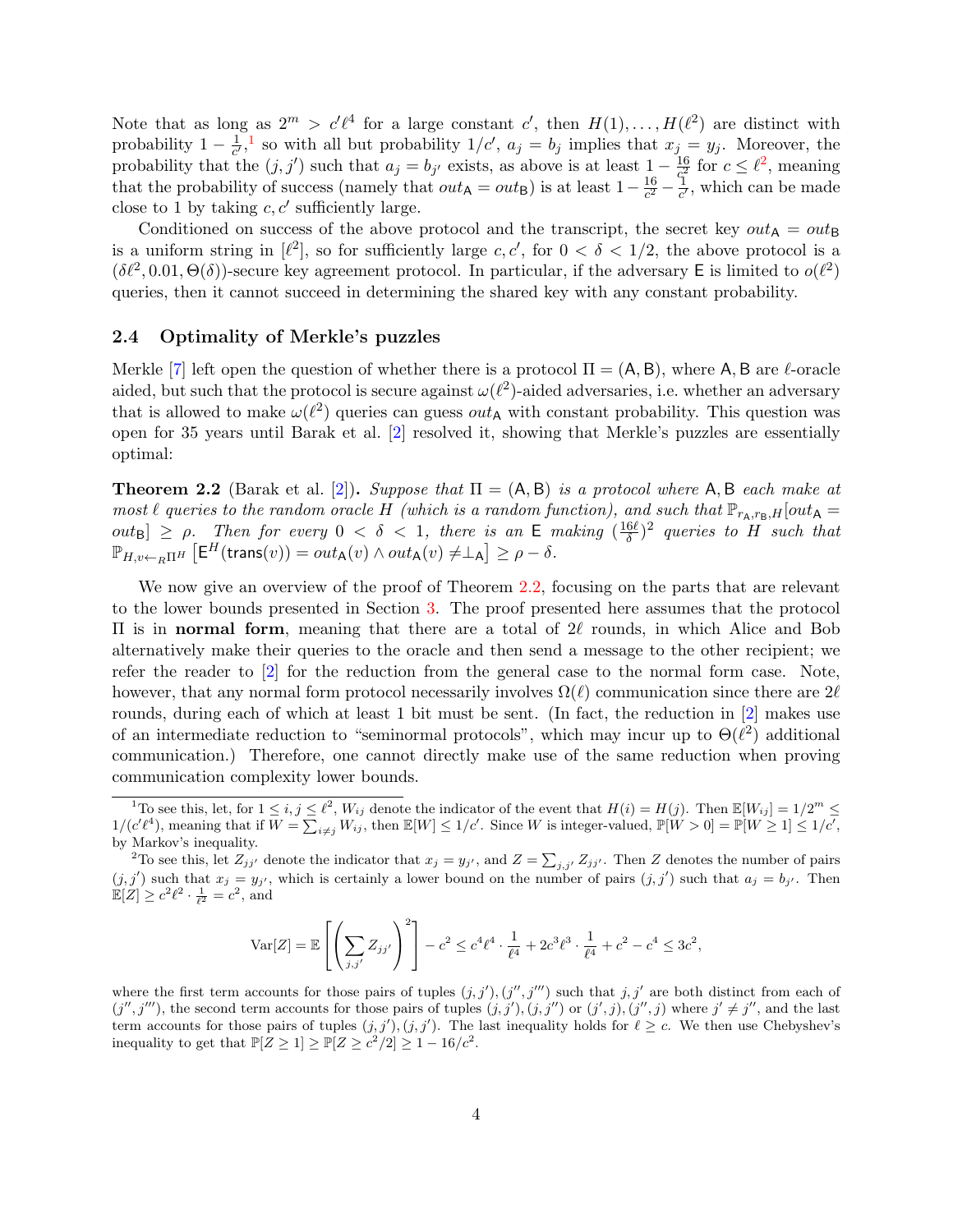*Proof.* Suppose that  $H: \{0,1\}^n \to \{0,1\}^n$ . Let  $EXEC$  denote the distribution over full executions of the protocol, over the randomness in  $r_A, r_B, H$ . We will consider **partial executions** of the protocol, namely the execution up to round (and query) i, for  $1 \leq i \leq 2\ell$ . Let the random variable  $\mathcal{X}_{\leq i} \subset \{0,1\}^n$  denote the queries by A in the execution up to round  $i, \mathcal{Y}_{\leq i} \subset \{0,1\}^n$  denote the queries by B in the execution up to round i, and  $\mathcal{Z}_{\leq i} \subset \{0,1\}^n$  denote the queries of E up to round i (we may consider  $E$  as making queries to H as it observes more of the transcript each round). Let  $M_i$  denote the message transferred at round i, and  $M_{\leq i}$  denote the transcript up to round i.

Following [\[2\]](#page-14-5), for  $1 \leq i \leq \ell$ , consider some fixed  $M_{\leq i}, Z_{\leq i}, H(\mathcal{Z}_{\leq i})$ ; we drop the subscripts for convenience. Then let  $EXEC(M, \mathcal{Z}, H(\mathcal{Z}))$  denote the distribution of (partial, up to the *i*th step) views

<span id="page-4-0"></span>
$$
(\mathcal{A}, \mathcal{B}) := ((r_{\mathsf{A}}, (\mathcal{X}, H(\mathcal{X})), M), (r_{\mathsf{B}}, (\mathcal{Y}, H(\mathcal{Y})), M))
$$
(1)

conditioned on the partial transcript M and E's queries  $\mathcal{Z}, H(\mathcal{Z})$ . Let  $GOOD(M, \mathcal{Z}, H(\mathcal{Z}))$  be the event over pairs  $(A, \mathcal{B})$  in the support of  $EXEC(M, \mathcal{Z}, H(\mathcal{Z}))$  that  $\mathcal{X} \cap \mathcal{Y} \subset \mathcal{Z}$ . Finally let  $GEXEC(M,\mathcal{Z},H(\mathcal{Z}))$  be the distribution of  $EXEC(M,\mathcal{Z},H(\mathcal{Z}))$  conditioned on  $GOOD(M,\mathcal{Z},H(\mathcal{Z}))$ .

The attacker E now works as follows:

- 1. E is given a parameter  $\epsilon < 1/10$ , which is specified below.
- 2. At each round  $i$ ,  $E$  does the following:
	- (a) While there is  $x \in \{0,1\}^n$  such that  $\mathbb{P}_{GEXEC(M,\mathcal{Z},H(\mathcal{Z}))}[x \in \mathcal{X} \cap \mathcal{Y}] \geq \epsilon/\ell$ , E sets  $\mathcal{Z} \leftarrow \mathcal{Z} \cup \{x\}$ , and queries  $H(x)$ .
	- (b) If  $|\mathcal{Z}| \geq \ell^2/\epsilon^2$ , then abort (this will turn out to be a low probability event).
- 3. At the end (i.e. after rund 2 $\ell$ ), E samples  $(\hat{\mathcal{A}}_{\leq 2\ell}, \hat{\mathcal{B}}_{\leq 2\ell}) \leftarrow_R GEXEC(M_{\leq 2\ell}, \mathcal{Z}_{\leq 2\ell}, H(\mathcal{Z}_{\leq 2\ell}))$ , and outputs  $out_{\mathsf{A}}(\hat{\mathcal{A}}_{2\ell})$ , as is determined (deterministically) from A's sampled view  $\hat{\mathcal{A}}_{2\ell}$ .

For odd  $i \in [2\ell],$  let  $FAIL_i$  denote the event that  $(\mathcal{Z}_{\leq i-1} \subset \mathcal{X}_{\leq i-1} \cap \mathcal{Y}_{\leq i-1}) \wedge (\mathcal{X}_i \in \mathcal{Y}_{\leq i-1}) \wedge (\mathcal{X}_i \notin \mathcal{Y}_{\leq i-1})$  $\mathcal{Z}_{\leq i}$ ), namely that the query made by A in the *i*th round was previously made by B and has not been made by Z. Let  $FAIL_i$  denote the analogous event for even *i*. Let  $FAIL = \bigvee_i FAIL_i$ , which certainly contains the event that  $\mathcal{Z}_{\leq 2\ell} \not\subset \mathcal{X}_{\leq 2\ell} \cap \mathcal{Y}_{\leq 2\ell}.$ 

The following lemma is key in the proof:

<span id="page-4-1"></span>Lemma 2.3.  $\mathbb{P}_{EXEC}[FAIL] \leq 3\epsilon$ .

*Proof.* By the union bound, it suffices to show that for each i,  $\mathbb{P}_{EXEC}[FAIL_i|\mathcal{X}_{\leq i-1} \cap \mathcal{Y}_{\leq i-1}]$  $\mathcal{X}_{\leq i-1}]\leq \frac{3\epsilon}{2\ell}$  $\frac{3\epsilon}{2\ell}$ . For simplicity we will write  $\mathcal{X}_{\leq i-1} = \mathcal{X}_{\leq i}$ , and similarly for  $\mathcal{Y}_{\leq i}, \mathcal{Z}_{\leq i}$ . Note that for each  $(\mathcal{A}_{\leq i}, \mathcal{B}_{\leq i}) \in Supp(\mathcal{GEXEC}(M_{\leq i}, \mathcal{Z}_{\leq i}, \mathcal{H}(\mathcal{Z}_{\leq i}))),$  then  $GOOD(M_{\leq i}, \mathcal{Z}_{\leq i}, \mathcal{H}(\mathcal{Z}_{\leq i}))$  holds, so

$$
\mathbb{P}_{GEXEC(M_{i}))}[ (\mathcal{A}_{i}) ] = \frac{\mathbb{P}_{EXEC(M_{i}))}[ (\mathcal{A}_{i}) ]}{\mathbb{P}_{EXEC(M_{i}))}[GOOD(M_{i}) ]}
$$
  
\n
$$
= \frac{\mathbb{P}_{EXEC}[(\mathcal{A}_{i}) ]]}{\mathbb{P}_{EXEC}[(M_{i})) ] \cdot \mathbb{P}_{EXEC(M_{i}))}[GOOD(M_{i}) ]}
$$
  
\n
$$
= \frac{2^{-|r_{\mathsf{A}}|} \cdot 2^{-|r_{\mathsf{B}}|} \cdot 2^{-\ell \cdot |\mathcal{X}_{  
\n
$$
= \frac{\alpha(\mathcal{A}_{
$$
$$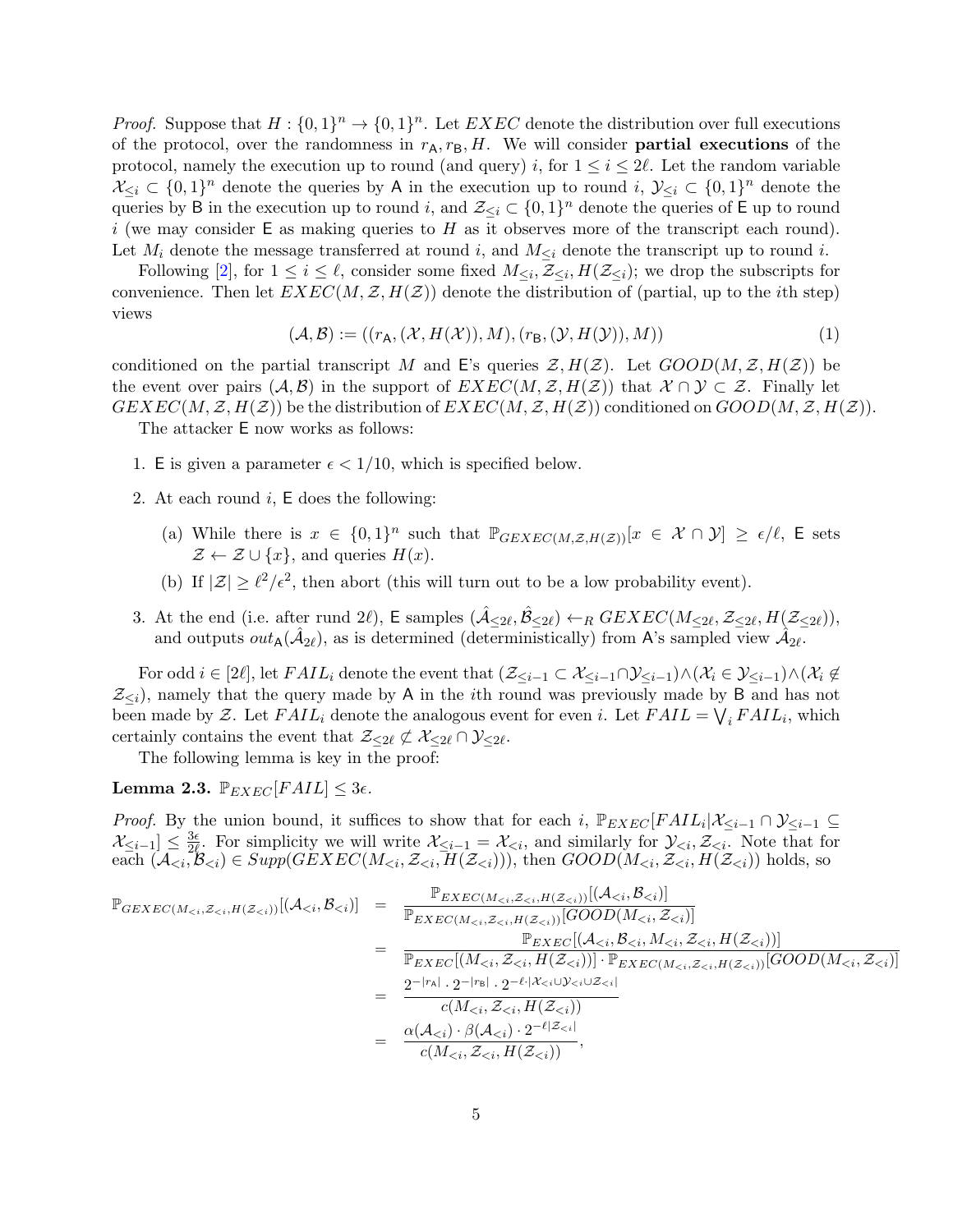where c is some function, and  $\alpha(\mathcal{A}_{\leq i}) = 2^{-|r_{\mathsf{A}}|} \cdot 2^{-\ell \cdot |\mathcal{X}_{\leq i} \setminus \mathcal{Z}_{\leq i}|}, \ \beta(\mathcal{B}_{\leq i}) = 2^{-|r_{\mathsf{B}}|} \cdot 2^{-\ell \cdot |\mathcal{Y}_{\leq i} \setminus \mathcal{Z}_{\leq i}|}$  depend only on  $\mathcal{A}_{\leq i}, \mathcal{B}_{\leq i}$  (for fixed  $M_{\leq i}, \mathcal{Z}_{\leq i}, H(\mathcal{Z}_{\leq i})$ ), and the last equality holds since the event  $GOOD(M_{\leq i},\mathcal{Z}_{\leq i},H(\mathcal{Z}_{\leq i}))$  holds. In particular, there is are distributions  $\mathcal{D}_{A,\leq i},\mathcal{D}_{B,\leq i}$  over  $\mathcal{A}_{\leq i},\mathcal{B}_{\leq i}$ (namely, they are proportional to  $\alpha(\cdot), \beta(\cdot)$ ) such that  $GEXEC(M_{\leq i}, \mathcal{Z}_{\leq i}, H(\mathcal{Z}_{\leq i})) = \mathcal{D}_{A, \leq i} \otimes$  $\mathcal{D}_{\mathsf{B},< i}|GOOD(M_{< i}, \mathcal{Z}_{< i}, H(\mathcal{Z}_{< i})).$ 

Next, for fixed  $M_{\leq i}$ ,  $\mathcal{Z}_{\leq i}$ ,  $H(\mathcal{Z}_{\leq i})$ , we may define the following bipartite graph  $G = (V_A, V_B, E)$ . For each view  $\mathcal{A}_{\leq i}$  there are a collection of nodes  $u \in V_A$ , for which we will write  $\mathcal{A}_u = \mathcal{A}_{\leq i}$ , and the number of these corresponds to the distribution  $\mathcal{D}_{A,\leq i}$  from above. Therefore, the uniform distribution  $u \leftarrow_R V_A$  corresponds to drawing  $\mathcal{A}_{\leq i} \leftarrow_R \mathcal{D}_{A_{\leq i}}$ . Similarly, the nodes  $v \in V_B$  are defined with respect to  $\mathcal{D}_{B,\leq i}$ . For  $u \in V_A$ , define  $\mathcal{Q}_u = \mathcal{X}(\mathcal{A}_u) \setminus \mathcal{Z}_{\leq i}$ , where  $\mathcal{X}(\mathcal{A}_u)$  is the set  $\mathcal{X}_{\leq i}$ corresponding to  $\mathcal{A}_u$  (see [\(1\)](#page-4-0)). Similarly, for  $v \in V_B$ , define  $\mathcal{Q}_v = \mathcal{Y}(\mathcal{B}_v) \setminus \mathcal{Z}_{\leq i}$ . We define E by:  $(u, v) \in E$  iff  $\mathcal{Q}_u \cap \mathcal{Q}_v = \emptyset$ , i.e. if the corresponding views of A, B do not have any intersection queries not in  $\mathcal{Z}_{\leq i}$ . Then by definition of  $\mathcal{D}_{A,\leq i}, \mathcal{D}_{B,\leq i}$ , the distribution of  $GEXEC(M_{\leq i}, \mathcal{Z}_{\leq i}, H(\mathcal{Z}_{\leq i}))$  is equal to the distribution obtained by choosing  $(\mathcal{A}_u, \mathcal{B}_v)$  for  $v \leftarrow_R E$ .

We next make the following claim.

<span id="page-5-0"></span>**Claim 2.4.** For every 
$$
u \in V_A
$$
,  $d_G(u) \ge |V_B|(1-2\epsilon)$ , and for every  $v \in V_B$ ,  $d_G(v) \ge |V_A|(1-2\epsilon)$ .

To prove the above claim, note that if for some  $u \in V_A$ ,  $\sum_{v \in V_B, (u,v) \notin E} d_G(v) > \epsilon |E|$ , then  $\mathbb{P}_{(w,v)\leftarrow_{R}E}[\mathcal{Q}_{v}\cap\mathcal{Q}_{u}\neq\emptyset] > \epsilon$ , so since  $|\mathcal{Q}_{u}|\leq|\mathcal{X}(\mathcal{A}_{u})|\leq\ell$ , there is some  $x\in\mathcal{Q}_{u}$  that has conditional probability at least  $\epsilon/\ell$  of being in  $\mathcal{X}_{\leq i} \cap \mathcal{Y}_{\leq i}$ , which is impossible, since then  $x \in \mathcal{Z}_{\leq i}$ by the definition of **E**. Similarly, for each  $v \in V_B$ ,  $\sum_{u \in V_A, (u,v) \notin E} d_G(u) > \epsilon |E|$ . The claim now follows by a simple counting argument (we refer to reader to  $\left[2\right]$  for details).

We now complete the proof of Lemma [2.3](#page-4-1) by showing that  $\mathbb{P}_{EXEC}[FAIL_i|\mathcal{X}_{\leq i-1} \cap \mathcal{Y}_{\leq i-1}]$  $\mathcal{X}_{\leq i-1}]\leq \frac{3\epsilon}{2\ell}$  $\frac{3\epsilon}{2\ell}$ . We assume that i is odd for simplicity. In fact, we prove even more, namely that for each  $v \in V_A$ , if we let  $\mathcal{A}_{\leq i} = \mathcal{A}_v$ , then

$$
\mathbb{P}_{EXEC}[(\mathcal{X}_i \in \mathcal{Y}_{\leq i-1}) \wedge (\mathcal{X}_i \not\in \mathcal{Z}_{\leq i}) | \mathcal{X}_{\leq i-1} \cap \mathcal{Y}_{\leq i-1} \subseteq \mathcal{X}_{\leq i-1}, \mathcal{A}_{< i}] \leq \frac{3\epsilon}{2\ell}.
$$

Choosing a random edge of  $G$  conditioned on one of its vertices being  $u$  is the same as choosing a random neighbor of u, so we may note that, if  $S = \{v \in V_B : \mathcal{X}_i \in \mathcal{Y}(\mathcal{B}_v)\}\$ ,

$$
\mathbb{P}_{v \leftarrow_R N_G(u)}[\mathcal{X}_i \in \mathcal{Y}(\mathcal{B}_v)] \leq \frac{|\mathcal{S}|}{d_G(u)} \leq \frac{|\mathcal{S}|}{(1 - 2\epsilon)|V_A|} \leq \frac{|\mathcal{S}| |V_B|}{(1 - 2\epsilon)|E|} \leq \frac{\sum_{v \in \mathcal{S}} d_G(v)}{(1 - 2\epsilon)^2|E|} \leq \frac{\epsilon}{(1 - 2\epsilon)^2 \ell} \leq \frac{3\epsilon}{2\ell},
$$

where we have used Claim [2.4](#page-5-0) in the second and fourth inequalities, and the fact that if  $\frac{1}{|E|}\sum_{v\in S}d_G(v)$  $\epsilon/\ell$ , then E would have queried  $\mathcal{X}_i$ , which also belongs to  $\mathcal{Y}(\mathcal{B}_v)$  for each  $v \in \mathcal{S}$ , in the fifth inequal- $\Box$ ity.

To complete the proof of Theorem [2.2,](#page-3-2) the following lemma is also needed:

<span id="page-5-2"></span>**Lemma 2.5.** The probability, over  $EXEC$ , that  $|\mathcal{Z}_{\leq i}| \geq \ell^2/\epsilon^2$  at any step i (and therefore  $\mathsf E$  has to abort), is at most  $10\epsilon$ .

We do not prove the above lemma here.<sup>[3](#page-5-1)</sup>

<span id="page-5-1"></span><sup>&</sup>lt;sup>3</sup>Note that for the 2-round protocols considered in the following section, an analogous lemma is needed, though its proof is much simpler since it can simply be shown that at each round no more than  $O(\ell^2)$  queries are made. The same is not true of this proof, as there can be  $\Omega(\ell)$  rounds.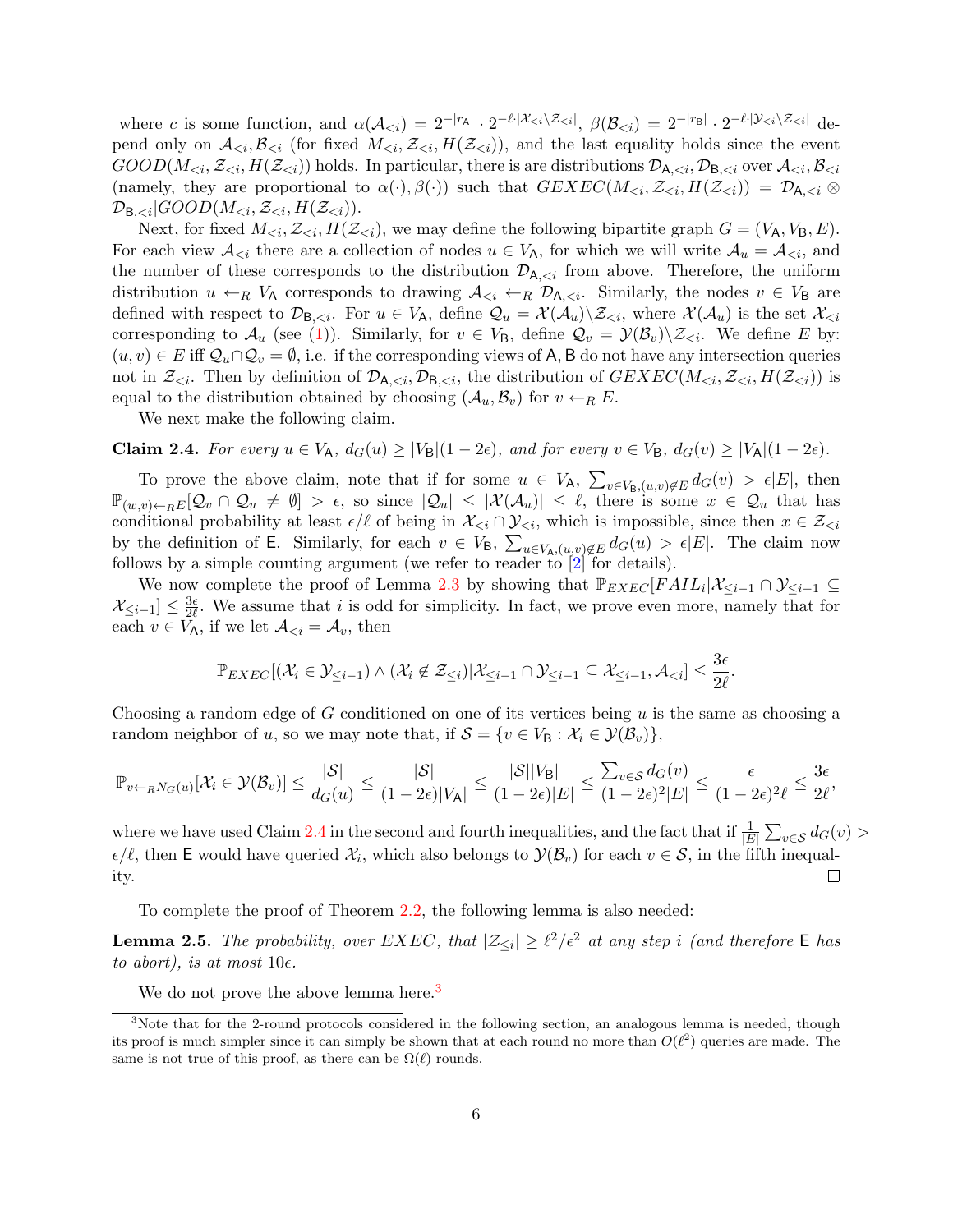Finally, consider the output  $out_{\mathsf{E}} = out_{\mathsf{A}}(\mathcal{A}_{\leq 2\ell})$ , as was defined in the definition of the adversary E. For convenience we will denote views of E by  $\mathcal{E} = (M, \mathcal{Z}, H(\mathcal{Z}))$ . Write  $GOOD(\mathcal{A}_{\leq 2\ell}, \mathcal{B}_{\leq 2\ell}, \mathcal{E}_{\leq 2\ell})$ to be the event that  $\mathcal{X}(\mathcal{A}_{\leq 2\ell}) \cap \mathcal{Y}(\mathcal{B}_{\leq 2\ell}) \subseteq \mathcal{Z}(\mathcal{E}_{\leq 2\ell}).$ 

By Lemma [2.3](#page-4-1) and Lemma [2.5,](#page-5-2)  $\overline{\mathbb{P}_{EXEC}}[G\overline{OOD}(\mathcal{A}_{\leq 2\ell}, \mathcal{B}_{\leq 2\ell}, \mathcal{E}_{\leq 2\ell})] \geq 1 - 13\epsilon$ . Next, note that  $\hat{\mathcal{A}}_{\leq 2\ell}$  is independent of the pair  $(\mathcal{B}_{\leq 2\ell}, \mathcal{E}_{\leq 2\ell})$ , and each of the  $\ell$  elements of  $\mathcal{Y}(\mathcal{B}_{\leq 2\ell})$  has at most  $\epsilon/\ell$ chance of being in  $\hat{\mathcal{A}}_{\leq 2\ell}$ , so  $\mathbb{P}[G\widehat{OOD}(\overline{\hat{\mathcal{A}}}_{\leq 2\ell}, \mathcal{B}_{\leq 2\ell}, \mathcal{E}_{\leq 2\ell})] \geq 1 - \epsilon$ . Thus, the proof of the theorem follows from the following inequalities:

$$
\mathbb{P}_{GEXEC(\mathcal{E}_{\leq 2\ell})}[out_{A}(\mathcal{A}_{\leq 2\ell}) = out_{B}(\mathcal{B}_{\leq 2\ell})|GOOD(\mathcal{A}_{\leq 2\ell}, \mathcal{B}_{\leq 2\ell}, \mathcal{E}_{\leq 2\ell})]
$$
\n
$$
-\mathbb{P}_{GEXEC(\mathcal{E}_{\leq 2\ell})}[out_{A}(\hat{\mathcal{A}}_{\leq 2\ell}) = out_{B}(\mathcal{B}_{\leq 2\ell})|GOOD(\hat{\mathcal{A}}_{\leq 2\ell}, \mathcal{B}_{\leq 2\ell}, \mathcal{E}_{\leq 2\ell})]
$$
\n
$$
\leq \Delta((\mathcal{A}_{\leq 2\ell}, \mathcal{B}_{\leq 2\ell}, \mathcal{E}_{\leq 2\ell})|GOOD(\mathcal{A}_{\leq 2\ell}, \mathcal{B}_{\leq 2\ell}, \mathcal{E}_{\leq 2\ell}), (\hat{\mathcal{A}}_{\leq 2\ell}, \mathcal{B}_{\leq 2\ell}, \mathcal{E}_{\leq 2\ell})|GOOD(\hat{\mathcal{A}}_{\leq 2\ell}, \mathcal{B}_{\leq 2\ell}, \mathcal{E}_{\leq 2\ell})]
$$
\n
$$
= \mathbb{E}_{\mathcal{B}_{\leq 2\ell}, \mathcal{E}_{\leq 2\ell}}[\Delta(\mathcal{A}_{\leq 2\ell}|\mathcal{B}_{\leq 2\ell}, \mathcal{E}_{\leq 2\ell}, GOOD(\mathcal{A}_{\leq 2\ell}, \mathcal{B}_{\leq 2\ell}, \mathcal{E}_{\leq 2\ell}, \mathcal{B}_{\leq 2\ell}, \mathcal{E}_{\leq 2\ell}, \mathcal{B}_{\leq 2\ell}, \mathcal{E}_{\leq 2\ell})]
$$
\n
$$
\leq 2\epsilon,
$$

where in the last two lines we are abusing notation slightly, and actually mean the statistical distance between the distributions, conditioned on the  $GOOD(\cdot)$  events and on  $\mathcal{E}_{\leq 2\ell}$ . The second-to-last inequality is a general fact, so the only non-obvious step is the last inequality. To show this, we consider the graph  $G = (V_A, V_B, E)$ , for step  $i = 2\ell$ , as defined above. Then the distribution of  $\mathcal{A}_{\leq 2\ell}|\mathcal{B}_{\leq 2\ell}, \mathcal{E}_{\leq 2\ell}, GOOD(\mathcal{A}_{\leq 2\ell}, \mathcal{B}_{\leq 2\ell})$  is given by choosing  $v \in V_B$  with  $\mathcal{B}_v = \mathcal{B}_{\leq 2\ell}$  and then choosing  $u \leftarrow_R N_G(v)$  and outputting  $\mathcal{A}_u$ . On the other hand, the distribution  $\hat{\mathcal{A}}_{\leq 2\ell}|\overline{\mathcal{B}}_{\leq 2\ell}, \mathcal{E}_{\leq 2\ell}, \mathcal{B}_{\leq 2\ell}, \mathcal{B}_{\leq 2\ell}, \xi_{\leq 2\ell}\rangle$  is given by choosing  $v \in V_B$  with  $\mathcal{B}_v = \mathcal{B}_{\leq 2\ell}$ , and then choosing  $u \in N_G(v)$  with probability in proportion to  $d_V(u)$  (note that we choose  $u \in N_G(v)$ , not  $u \in V_A$ , since we condition on  $GOOD(\hat{\mathcal{A}}_{\leq 2\ell}, \mathcal{B}_{\leq 2\ell}, \mathcal{E}_{\leq 2\ell}))$ . But by Claim [2.4,](#page-5-0) each  $u \in V_A$  satisfies  $(1-2\epsilon)|V_B| \leq d_G(u) \leq |V_B|$ , from which it follows that the statistical distance (i.e. sum of absolute value of difference of probabilities for each  $u \in N_G(v)$  is at most  $2\epsilon$ .  $\Box$ 

## <span id="page-6-0"></span>3 Communication complexity of key agreement protocols

Haitner er al. [\[4\]](#page-14-7) prove lower bounds on the communication complexity of oracle-aided key agreement protocols, and as such, it suffices to prove these bounds for the simplest case where the key length of the agreed-upon key is 1, i.e.  $n = 1$  in Definition [2.1.](#page-2-0)

An oracle-aided protocol is **non-adaptive** if the queries that A, B make to H depend only on their respective random coins  $r_A$ ,  $r_B$  (i.e. they fix these queries before the start of the protocol). A protocol is **uniform query** if there are sets  $S_A$ ,  $S_B$ , such that A's queries are chosen uniformly from  $S_A$ , and B's queries are chosen uniformly from  $S_B$ . Note that uniform query protocols are a special case of non-adaptive protocols.

#### 3.1 Uniform query protocols

The main result of  $\left[4\right]$  for uniform query protocols is the following. For any finite set S, let  $\mathcal{H}_{\mathcal{S}} := \{H : \mathcal{S} \to \{0,1\}^*\}.$  Note that for any fixed protocol  $\Pi = (A, B)$  with bounded time, both A, B will only use a bounded number of bits from  $H(x)$ , for  $H \in \mathcal{H}, x \in \mathcal{S}$ , meaning that we may always assume without loss of generality that  $\mathcal{H}_{\mathcal{S}} = \{H : \mathcal{S} \to \{0,1\}^m\}$ , for sufficiently large m (given  $\Pi$ ), so it makes sense to draw a uniformly random elements  $H \leftarrow_R \mathcal{H}_{\mathcal{S}}$ .

The following theorem is well-known [\[1\]](#page-14-8):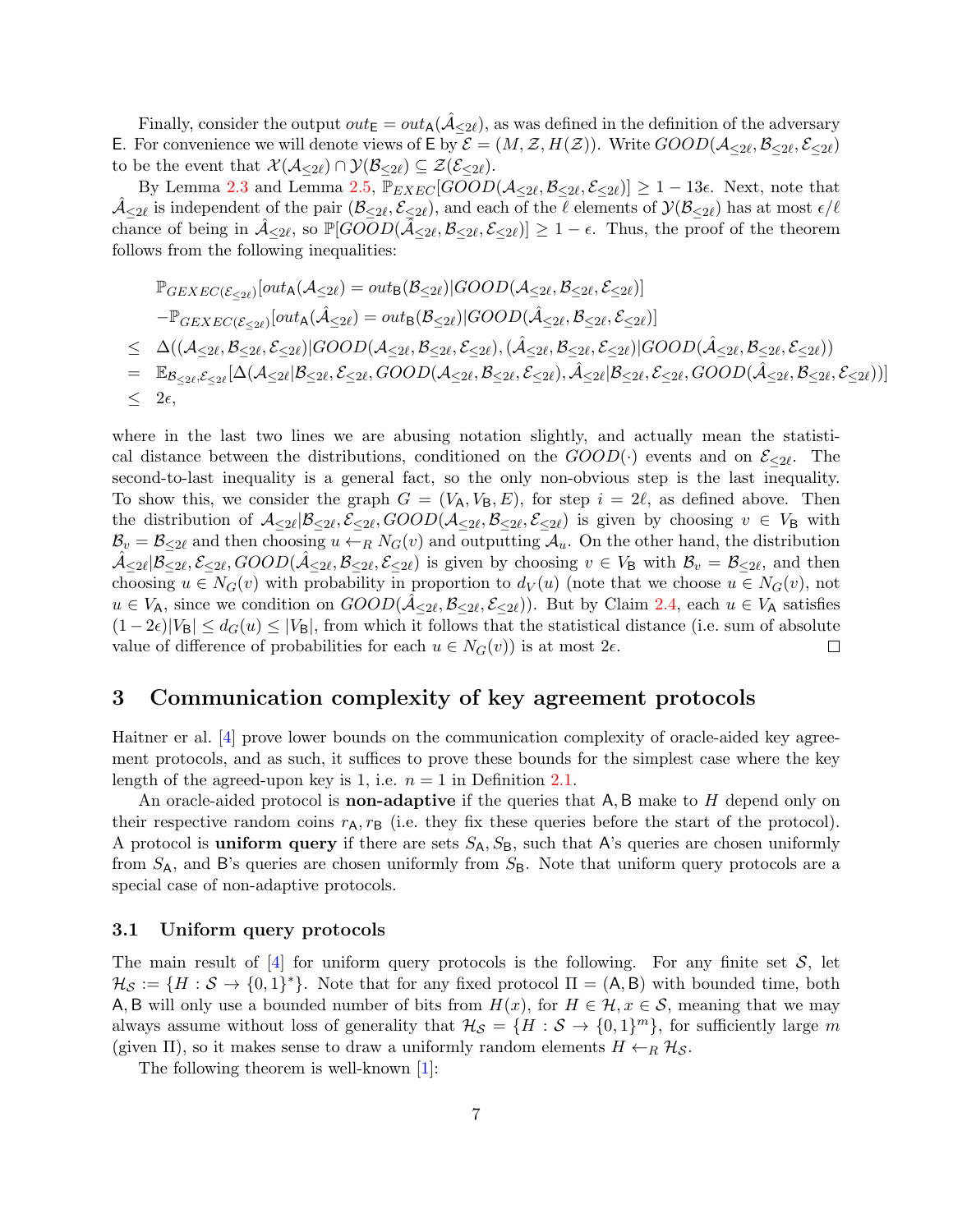**Theorem 3.1** (Set disjointness is hard, Bar-Yossef et al., 2004 [\[1\]](#page-14-8)). There is a distribution  $\mathcal{D}_{disj}$ over pairs of sets  $(\mathcal{X}, \mathcal{Y})$ , with  $\mathcal{X}, \mathcal{Y} \subset [\ell]$ , such that any protocol  $\Pi = (A, B)$  with public randomness  $r_{\rm P}$  and that satisfies

$$
\mathbb{P}_{(\mathcal{X},\mathcal{Y}) \leftarrow_R \mathcal{D}_{disj}, r_{\mathsf{P}} \leftarrow_R \{0,1\}^*}[out(\mathsf{A}(\mathcal{X},r_{\mathsf{P}}),\mathsf{B}(\mathcal{Y},r_{\mathsf{P}})) = \mathbb{I}[\mathcal{X} \cap \mathcal{Y} \neq \emptyset]] \geq 1-\epsilon,
$$

also has  $CC(\Pi) > \Omega(\ell)$ .

The most-commonly used distribution  $\mathcal{D}_{disj}$  for set-disjointness is the following [\[6\]](#page-14-9): suppose that we can write  $\ell = 4k-1$  for an integer k. Then choose a random partition  $\mathcal{T} = (\mathcal{T}_1, \mathcal{T}_2, \{x\})$  of  $[\ell]$  into 3 disjoint sets such that  $|\mathcal{T}_1| = |\mathcal{T}_2| = 2k-1$ . Choose at random sets  $\mathcal{X} \subset \mathcal{T}_1 \cup \{x\}$ ,  $\mathcal{Y} \subset \mathcal{T}_2 \cup \{x\}$  such that  $|\mathcal{X}| = |\mathcal{Y}| = k$ . Then output  $(\mathcal{X}, \mathcal{Y})$ . Note that for each  $(\mathcal{X}, \mathcal{Y}) \in \text{Supp}(\mathcal{D}_{disj}), |\mathcal{X} \cap \mathcal{Y}| \in \{0, 1\}$ . Note, however, that the specific structure of distribution  $\mathcal{D}_{disj}$  for which set-disjointness is hard will not be used in the proof below.

<span id="page-7-0"></span>**Theorem 3.2** (Haitner et al. [\[4\]](#page-14-7)). If  $\Pi = (A, B)$  is a uniform query protocol relative to  $\mathcal{H}_S$ where A, B make at most  $\ell$  queries each, then if  $\Pi$  is  $(q, \alpha, \gamma)$ -secure, we have that  $CC(\Pi) \ge$  $\Omega\left(\frac{(1-\alpha-\gamma)^4q^2}{\ell^3}\right)$  $\frac{(-\gamma)^4 q^2}{\ell^3}$ .

In particular, if  $\Pi$  is secure against an oracle making  $c\ell^2$  queries, for some c, and the probability of success for any given oracle  $H$  is greater than the probability of any adversary  $E$  discovering *out*<sub>A</sub> by a constant, the communication complexity of Π must be  $\Omega(\ell)$ .

We next give the proof of Theorem [3.2,](#page-7-0) leaving out some minor details for the sake of space.

Proof. The crux of the proof is to introduce the following two protocols which use public and private randomness, respectively, to emulate the execution of Π, with the additional constraint that A and B are given as input l-element sets  $\mathcal{X} \subseteq \mathcal{S}$ ,  $\mathcal{Y} \subseteq \mathcal{S}$  describing which queries they make in the execution of the protocol.

- Protocol  $\Lambda_{pub} = (\mathsf{A}_{pub}, \mathsf{B}_{pub})$  is defined as follows:  $\mathsf{A}_{pub}$  and  $\mathsf{B}_{pub}$  use their public randomness  $r_{\mathsf{P}}$  to generate a (common) description of a function  $H : \mathcal{S} \to \{0,1\}^*$ . Then  $\mathsf{A}_{pub}, \mathsf{B}_{pub}$  emulate the execution of  $\Pi$ , taking roles A, B respectively, and making queries from  $\mathcal{X}, \mathcal{Y}$ , respectively, using the public randomness H to emulate the oracle's responses,  $H(\mathcal{X}), H(\mathcal{Y})$ .
- Protocol  $\Lambda_{pri} = (\mathsf{A}_{pri}, \mathsf{B}_{pri})$  is defined as follows:  $\mathsf{A}_{pri}$  and  $\mathsf{B}_{pri}$  use their private randomness  $r_A, r_B$  to generate independent descriptions of functions  $H_A, H_B : S \to \{0, 1\}^*$ . Then  $A_{pri}$ ,  $B_{pri}$  emulate the execution of  $\Pi$ , taking roles A, B respectively, and making queries from  $S, Y$  respectively, using the private randomness  $H_A, H_B$  to emulate the oracles' responses,  $H_{\mathsf{A}}(\mathcal{X}), H_{\mathsf{B}}(\mathcal{Y}).$

Let  $\mathcal{D}_U$  be the distribution of pairs  $(\mathcal{X}, \mathcal{Y})$ , where  $\mathcal{X}, \mathcal{Y}$  are independent and uniform  $\ell$ -element subset of S; note that  $\mathcal{D}_U$  is the distribution of query sets made by parties A, B in execution of Π. Let  $Λ_{pri}(D_U)$ ,  $Λ_{pub}(D_U)$  denote the distribution of the joint view v where  $(X, Y)$  ←R  $D_U$ . Note that since  $\Lambda_{pri}$  is a no-oracle protocol, the views  $v_A, v_B$  (and therefore the outputs  $out_A, out_B$ ) are conditionally independent given the transcript  $m = \text{trans}(v)$  (where v denotes the joint view), since they are deterministic functions of the messages m and the random bits  $(r_A, \mathcal{X})$ ,  $(r_B, \mathcal{Y})$ , respectively (which are independent). Therefore, given the transcript an adversary E can sample a pair  $(r_{\rm B}, \mathcal{Y})$  consistent with the transcript, and E can then compute  $E(\text{trans}(v)) := out_{\rm B}(r_{\rm B}, \mathcal{Y}, m)$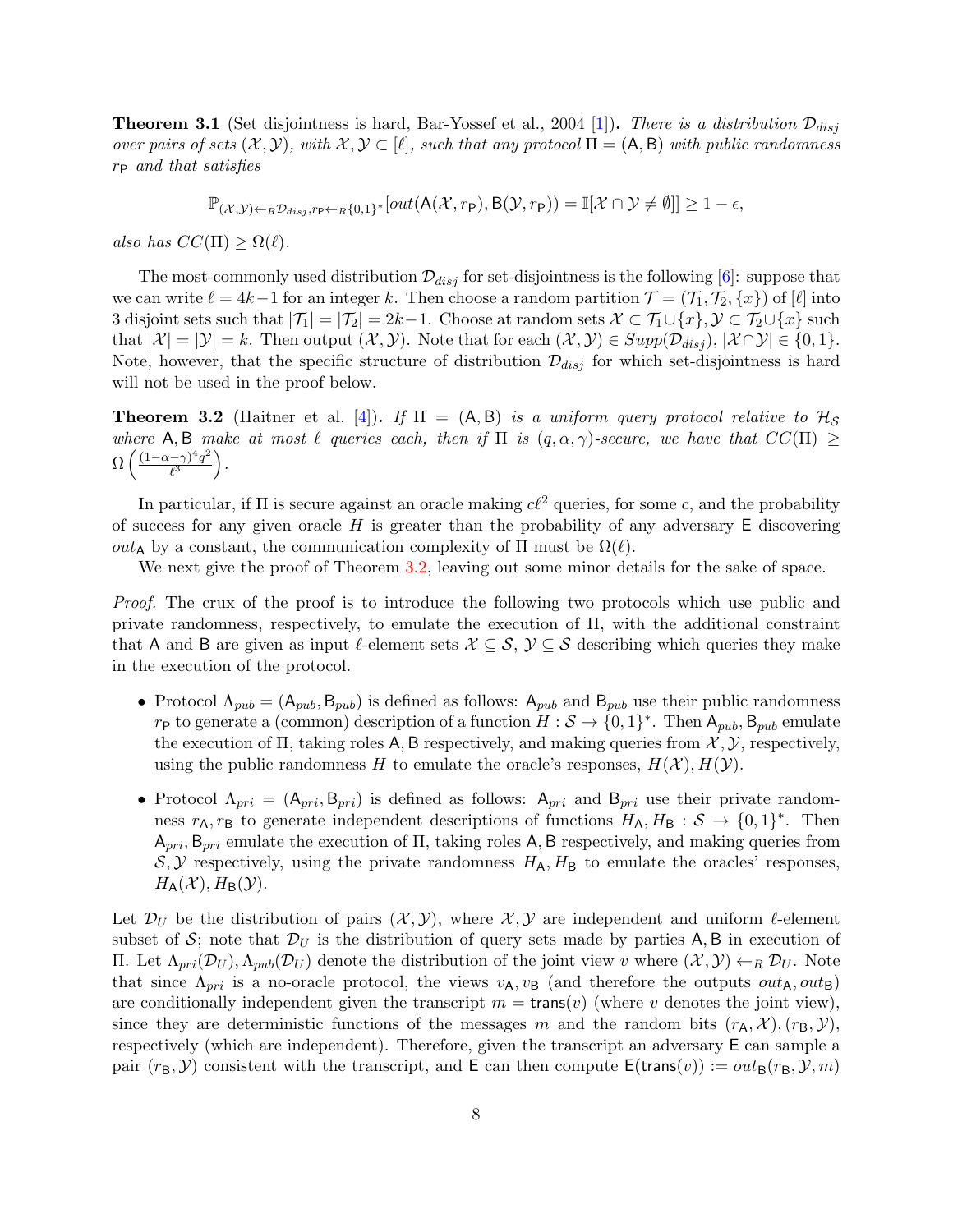as a deterministic function of the sampled  $r_{\rm B}$ ,  $\cal{Y}$  as well as m. Moreover, this output will be equal to the output of  $A_{pri}$ ,  $out_{A_{pri}}(v)$  with the same probability that  $out_{B_{pri}}(v) = out_{A_{pri}}(v)$ , where  $v \leftarrow_R \Lambda_{pri}(\mathcal{D}_U)$ . It is also clear that  $\Lambda_{pub}(\mathcal{D}_U)$  is exactly equal to the distribution of joint views v of the protocol  $\Pi = (A, B)$ , so since  $\Pi$  satisfies  $(1 - \alpha)$ -accuracy and  $\gamma$ -secrecy, it must be the case that either

<span id="page-8-0"></span>
$$
\mathbb{P}_{v \leftarrow_R \Lambda_{pub}(\mathcal{D}_U)} \left[ out_{\mathsf{B}_{pub}}(v) = out_{\mathsf{A}_{pub}}(v) \right] - \mathbb{P}_{v \leftarrow_R \Lambda_{pri}(\mathcal{D}_U)} \left[ out_{\mathsf{B}_{pri}}(v) = out_{\mathsf{A}_{pri}}(v) \right] \ge \frac{1 - \alpha - \gamma}{2}, (2)
$$

or

<span id="page-8-1"></span>
$$
\mathbb{P}_{v \leftarrow_R \Lambda_{pri}(\mathcal{D}_U)} \left[ \mathsf{E}(\mathsf{trans}(v)) = out_{\mathsf{A}_{pri}}(v) \right] - \mathbb{P}_{v \leftarrow_R \Lambda_{pub}(\mathcal{D}_U)} \left[ \mathsf{E}(\mathsf{trans}(v)) = out_{\mathsf{A}_{pub}}(v) \right] \ge \frac{1 - \alpha - \gamma}{2}.\tag{3}
$$

In particular, the second term in [\(2\)](#page-8-0) and the first term in [\(3\)](#page-8-1) are equal, and the remaining two terms must differ by at least  $1-\alpha-\gamma$  by  $(1-\alpha)$ -accuracy and  $\gamma$ -secrecy. Moreover, if [\(3\)](#page-8-1) holds, then we may consider the protocols  $\Lambda'_{pri} := (\mathsf{A}'_{pri}, \mathsf{B}'_{pri}), \Lambda'_{pub} := (\mathsf{A}'_{pub}, \mathsf{B}'_{pub})$ , where  $\Lambda'_{pri}, \Lambda'_{pub}$  are exactly identical to  $\Lambda_{pri}, \Lambda_{pub}$ , respectively, except for the fact that  $\mathcal{B}_{pri}'$  and  $\mathcal{B}_{pub}'$  output  $\neg E(\text{trans}(v)) \in \{0,1\}$  as the shared key, where  $v$  is the joint view from either the private or public randomness protocol, respectively. Then it follows directly from [\(3\)](#page-8-1) that

$$
\mathbb{P}_{v \leftarrow_R \Lambda_{pub}(\mathcal{D}_U)} \left[ out_{\mathsf{B}'_{pub}}(v) = out_{\mathsf{A}'_{pub}}(v) \right] - \mathbb{P}_{v \leftarrow_R \Lambda_{pri}(\mathcal{D}_U)} \left[ out_{\mathsf{B}'_{pri}}(v) = out_{\mathsf{A}'_{pri}}(v) \right] \ge \frac{1 - \alpha - \gamma}{2},
$$

which is exactly [\(2\)](#page-8-0) for protocols  $\Lambda'_{pri}, \Lambda'_{pub}$ . Therefore we may assume without loss that (2) holds.

Next, recall that a joint view v in the support of  $\Lambda_{pub}$  has the form  $v = (\mathcal{X}, r_{\mathsf{A}}, \mathcal{Y}, r_{\mathsf{B}}, r_{\mathsf{P}})$ , of which the transcript and outputs are deterministic functions. Write  $\mathcal{X}(v) = \mathcal{X}, \mathcal{Y}(v) = \mathcal{Y}$  for the inputs corresponding to joint view v, and let, for  $0 \leq i \leq \ell$ ,

$$
\text{Acc}_{pub}(i) := \mathbb{P}_{v \leftarrow_R \Lambda_{pub}(\mathcal{D}_U)} \left[ out_{\mathsf{B}_{pub}}(v) = out_{\mathsf{A}_{pub}}(v) || \mathcal{X}(v) \cap \mathcal{Y}(v) \right] = i \right]
$$

be the probability of agreement conditioned on an intersection size of i. We then have the following lemma, which follows from [\(2\)](#page-8-0).

<span id="page-8-2"></span>**Lemma 3.3.** There is an integer  $0 < u < \frac{4l^2}{|S| \cdot (1 - \epsilon)}$  $\frac{4\ell^2}{|S|\cdot(1-\alpha-\gamma)}$  such that

$$
\max \left\{ Acc_{pri}(u) - Acc_{pri}(u-1), Acc_{pub}(u) - Acc_{pub}(u-1) \right\} \ge \frac{(1 - \alpha - \gamma)^2 |\mathcal{S}|}{32\ell^2}.
$$

We refer the reader to  $[4]$  for the details of the proof of Lemma [3.3,](#page-8-2) but note here that it follows from Markov's inequality, basic rules of probability, and the fact that  $Acc_{pub}(0) = Acc_{pri}(0)$ since both the public and private coin protocols have the same distribution when there are no intersections in the queries of A, B. Assuming the proof of the above lemma, we continue with the proof. We may assume without loss that the first term  $Acc_{pri}(u) - Acc_{pri}(u)$  in the above is the maximum; the proof for the other case (i.e. public randomness) is nearly identical. We now claim that the following protocol  $\Pi_{disj} = (A_{disj}, B_{disj})$  solves set-disjointness with error at most  $\epsilon$ , for some  $\epsilon > 0$ 

- 1.  $A_{disj}$ ,  $B_{disj}$  receive as inputs  $\mathcal{X}, \mathcal{Y} \subset [\ell],$  such that  $|\mathcal{X}| = |\mathcal{Y}| = \ell/4$  and  $|\mathcal{X} \cap \mathcal{Y}| \in \{0, 1\}.$
- 2. Set  $k = \frac{2^{13}\ell^4 \log(1/\epsilon)}{|S|^2(1-\alpha-\alpha)^4}$  $\frac{Z^{2 \times \ell + \log(1/\epsilon)}{\vert S \vert^2 (1 - \alpha - \gamma)^4}$ . For k iterations  $1 \leq j \leq k$ ,  $\mathsf{A}_{disj}$ ,  $\mathsf{B}_{disj}$  perform the following interaction: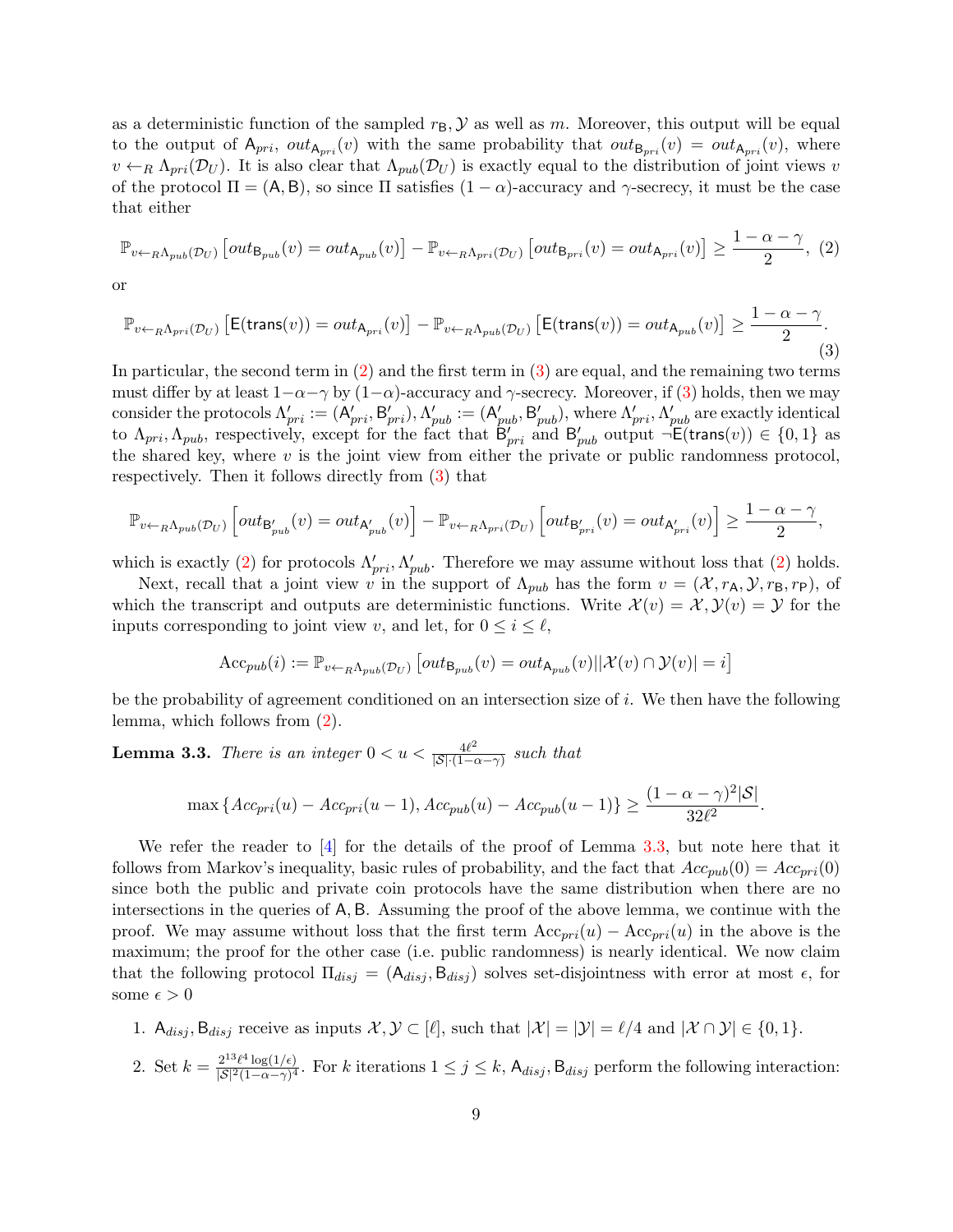(a)  $A_{disj}$ ,  $B_{disj}$  simulate the interaction of  $A_{pri}$ ,  $B_{pri}$  respectively on inputs  $\sigma_j(\mathcal{X}')$ ,  $\sigma_j(\mathcal{Y}')$ , where  $\sigma_1, \ldots, \sigma_k$  are uniformly independent permutations of  $[\ell]$ , and

$$
\mathcal{X}' = \mathcal{X} \cup \{ \ell + 1, \ldots, \ell + u - 1 \} \cup \{ 2\ell + 1, \ldots, 3\ell - \ell/4 - u + 1 \},\
$$

and where  $\mathcal{Y}'$  is defined similarly with respect to  $\mathcal{Y}$ .

(b)  $B_{disj}$  sends the output of this protocol  $out_{B_{disj}}$  to  $A_{disj}$ , which increments a counter C if their outputs are equal (i.e.  $out_{\mathbf{B}_{disj}} = out_{\mathbf{A}_{disj}}$ ).

3.  $A_{disj}$  produces the output of the overall protocol, which is  $\mathbb{1} \left[ \frac{C}{k} > \frac{Acc_{pri}(u) + Acc_{pri}(u-1)}{2} \right]$  $\left.\frac{\text{Acc}_{pri}(u-1)}{2}\right|.$ 

Assume next that  $|S| > \frac{3\ell}{1-\alpha-\gamma}$  (we will see below that assuming this is without loss), meaning that by Lemma [3.3,](#page-8-2)  $u \leq 3\ell/4$ , so that  $|\mathcal{X}'| = |\mathcal{Y}'| = \ell$ . Since the  $\sigma_j$  are independent and uniform permutations in  $S_{\ell}$ , the probability that  $out_{\mathsf{A}_{disj}} = out_{\mathsf{B}_{disj}}$  on each inner iteration of the above protocol is  $Acc_{pri}(|\mathcal{X}' \cap \mathcal{Y}'|)$ . By the Chernoff bound, it follows that

<span id="page-9-0"></span>
$$
\mathbb{P}\left[\left|\frac{C}{k} - \text{Acc}_{pri}(|\mathcal{X}' \cap \mathcal{Y}'|) \right| > \frac{(1 - \alpha - \gamma)^2 |\mathcal{S}|}{2^7 \ell^2}\right] < \epsilon,
$$
\n(4)

by our choice of  $k \geq \lceil \log(1/\epsilon)/2 \cdot \frac{(2^7)\ell^2}{(1-\alpha-\alpha)^4}\rceil$  $\frac{(2^r)\ell^2}{(1-\alpha-\gamma)^4|\mathcal{S}|^2}$  above.

Now, suppose that  $\mathcal{X}, \mathcal{Y}$  are in the support of  $\mathcal{D}_{disj}$ ; this means that  $|\mathcal{X} \cap \mathcal{Y}| \in \{0,1\}$ . Also note that  $|\mathcal{X}' \cap \mathcal{Y}'| = |\mathcal{X} \cap \mathcal{Y}| + u - 1$ . Then  $\Pi_{disj}$  obtains the correct answer on inputs  $\mathcal{X}, \mathcal{Y}$  for set disjointness if and only if

$$
\left|\text{Acc}_{pri}(u-1+|\mathcal{X}\cap \mathcal{Y}|) - \frac{C}{k}\right| < \frac{\text{Acc}_{pri}(u) + \text{Acc}_{pri}(u-1)}{4}.
$$

By [\(4\)](#page-9-0) and Lemma [3.3,](#page-8-2) this has probability at least  $1 - \epsilon$  of happening, for each pair  $(\mathcal{X}, \mathcal{Y})$ . Therefore, the success probability of  $\Pi_{disj}$  is at least  $1 - \epsilon$  on the distribution  $\mathcal{D}_{disj}$ . Moreover, its communication complexity is  $O(k \cdot CC(\Lambda_{pri})) = O(k \cdot CC(\Pi))$ . But by the choice of  $\mathcal{D}_{disj}$  we must have that this quantity is  $\Omega(\ell)$ , meaning that

$$
CC(\Pi) \ge \Omega(\ell/k) = \Omega\left(\frac{|\mathcal{S}|^2 (1 - \alpha - \gamma)^4}{\ell^3 \log(1/\epsilon)}\right).
$$

Since an E that can query all of  $H(S)$  can guess the key with probability  $1 - \alpha$  by simulating A (conditioned on the transcript and the values of  $H(S)$ ), we must have that  $q < |S|$  as long as  $\gamma < 1 - \alpha$ , meaning that in a  $(q, \alpha, \gamma)$ -secure protocol  $\Pi$ ,  $CC(\Pi) \ge \Omega \left( \frac{(1-\alpha-\gamma)^4 q^2}{\beta^3} \right)$  $\frac{(-\gamma)^4 q^2}{\ell^3}$ .

 $\Box$ 

Note that this argument does not work for general non-adaptive protocols since in general, the probability of a pair of sets  $(\mathcal{X}, \mathcal{Y})$  being the pair that is queried by A, B, does not only depend on  $|\mathcal{X} \cap \mathcal{Y}|$ , i.e. it may depend on particular elements in X or Y. Therefore, given input sets X, Y for set-disjointness, it is not simple to create independent samples  $\mathcal{X}', \mathcal{Y}'$  of sets that can be queries of A, B, where  $|\mathcal{X}' \cap \mathcal{Y}'|$  is related to  $|\mathcal{X} \cap \mathcal{Y}|$  in some easily controllable way.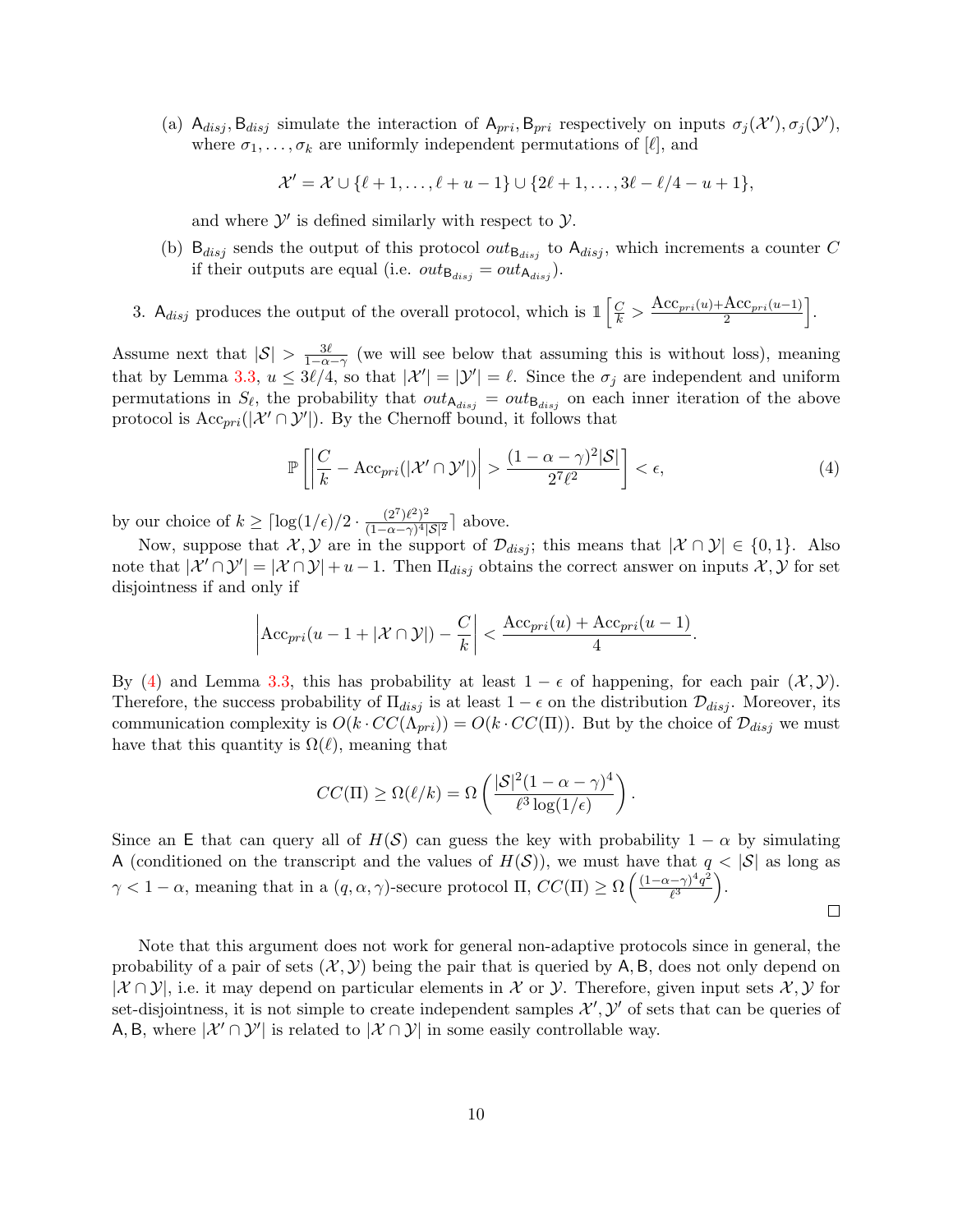### 3.2 Non-adaptive protocols

For non-adaptive protocols in general, [\[4\]](#page-14-7) proves a lower bound on the communication complexity of 2-round protocols, that is, protocols in which A sends B a message, then B sends A a message, and then A, B produce  $out_A, out_B$ , respectively. They consider oracle families  $\mathcal{H}_n$ , consisting of the set of all functions  $H: \{0,1\}^n \to \{0,1\}^n$ :

<span id="page-10-0"></span>**Theorem 3.4** (Haitner et al. [\[4\]](#page-14-7)). For any  $n \in \mathbb{N}$ , if  $\Pi$  is a 2-message non-adaptive  $\ell$ -query protocol that is  $(q, \alpha, \gamma)$ -secure, then  $CC(\Pi) \ge \Omega \left( \frac{(1-\alpha-\gamma)^2 q}{\rho} \right)$  $\frac{(-\gamma)^2q}{\ell}$ .

*Proof.* The proof proceeds via the construction of an  $E$  which is similar to the  $E$  used in [\[2\]](#page-14-5), which queries all elements of  $S = \{0,1\}^n$  which have high conditional probability of being in either  $\mathcal{X}, \mathcal{Y},$ the sets of queries made by A, B, respectively. The difference is that the probability cutoff above which E queries elements is proportional to  $1/CC(\Pi)$  as opposed to  $1/\ell$ , since the goal is to prove communication complexity lower bounds, rather than lower bounds on the number of queries A, B need to make to guarantee a given level of security.

Let  $\mathcal{D}_A, \mathcal{D}_B$  be the distribution of queries  $\mathcal{X}, \mathcal{Y} \subset \{0, 1\}^n$  made by A, B respectively.

- 1. Given query access to an oracle h, a parameter  $\delta := 4\ell/q$ , and a transcript  $m = (m_1, m_2)$ , E behaves as follows. Here we use H to denote a random variable  $H \leftarrow_R \mathcal{H}_n$ , and h to denote a particular draw of this random variable; the same notation is used for the transcript  $(M_1, M_2)$ in relation to the particular messages  $(m_1, m_2)$ .
- 2. E queries H on all elements in  $\mathcal{E}_0 \cup \mathcal{E}_1$ , where

$$
\mathcal{E}_0 = \{x \in \{0, 1\}^n : \mathbb{P}[x \in \mathcal{X} \cup \mathcal{Y}] \ge \delta\} \n\mathcal{E}_1 = \{x \in \{0, 1\}^n : \mathbb{P}[x \in \mathcal{X} \cup \mathcal{Y}]M_1 = m_1, H|_{\mathcal{E}_0} = h|_{\mathcal{E}_0}\} \ge \delta\},
$$

where the above probabilities are taken with respect to  $(\mathcal{X}, \mathcal{Y}) \leftarrow_R \mathcal{D}_A \otimes \mathcal{D}_B$ , where  $\otimes$  denotes a product distribution. Where necessary we will write  $\mathcal{E}_0(\Pi), \mathcal{E}_1(\Pi)$  to emphasize dependence on the protocol Π.

3. E then outputs a random sample  $k \leftarrow_R out_{\mathsf{B}}|_{M=m,H|_{\mathcal{E}_0\cup\mathcal{E}_1}=h_{\mathcal{E}_0\cup ME_1}}$  by simulating B conditioned on her queries to h and the transcript.

By  $\gamma$ -secrecy of the original protocol  $\Pi$ , there must exist some function  $\tilde{h}: \mathcal{E}_0 \to \{0,1\}^n$  such that if  $\mathcal{H}_n^{\tilde{h}}$  denotes the set of all  $h \in \mathcal{H}$  such that  $h|_{\mathcal{E}_0} = \tilde{h}$ , the protocol  $\Pi^{\mathcal{H}_n^{\tilde{h}}}$ , where the oracle is chosen as  $H \leftarrow_R \mathcal{H}_n^{\tilde{h}}$ , is  $(q - |\mathcal{E}_0|, \alpha, \gamma)$ -secure. Indeed, if no such  $\tilde{h}$  existed, then we would have the following attacker  $E_0$  for the original protocol Π:  $E_0$  first queries  $\mathcal{E}_0$ , receiving responses consistent with some function  $\hat{h}: \mathcal{E}_0 \to \{0,1\}^n$ . E<sub>0</sub> then simulates an attacker for the protocol  $\Pi^{\mathcal{H}_n^{\hat{h}}}$ , which we have assumed not to be  $(q - |\mathcal{E}_0|, \alpha, \gamma)$ -secure. Note that in the protocol  $\Pi^{\mathcal{H}_n^{\tilde{h}}}$ , A, B do not need to query  $H|_{\mathcal{E}_0}$ , meaning that  $\mathcal{E}_0(\Pi') = \emptyset$ .

Next, in any  $\ell$ -query  $(q, \alpha, \gamma)$ -secure protocol  $\Pi$ , consider the protocol  $\Pi' = (A', B')$  where  $A', B'$ are the same as A, B, respectively, except for the following differences:

- B' makes one additional uniform query  $\mathcal{Y}_{\ell+1}$  that is independent of all other queries.
- B' appends the bit  $b := out^B \oplus (\mathcal{Y}_{\ell+1})_1$  (i.e. the first bit of the last query  $\mathcal{Y}_{\ell+1}$ ) to the message  $M_2$ .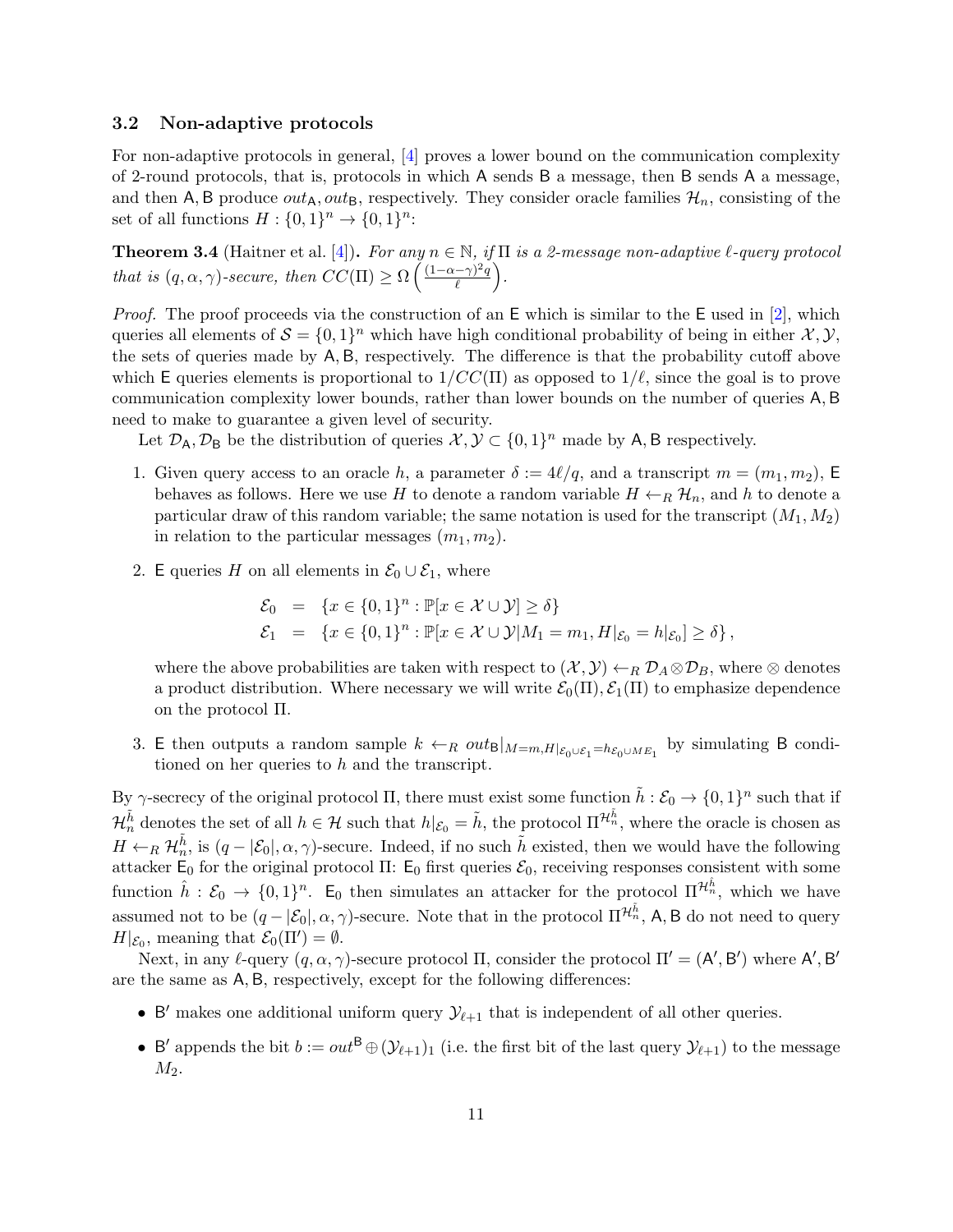- B' sets  $out^{\mathsf{B}'} = (\mathcal{Y}_{\ell+1})_1$ .
- A' sets  $out^{A'} = b \oplus out^A$ .

Clearly the protocol Π' has the same success probability for each  $H \in \mathcal{H}_n$  as does Π. It is also  $\gamma$ -secure since an adversary E which satisfies  $\mathbb{P}_{v \leftarrow R(\Pi')^H, H \leftarrow R} \mathcal{H}_n[\mathsf{E}(\mathsf{trans}(v)) = out_{\mathsf{A}'}(v)]$  can be converted into an adversary E for  $\Pi$  by drawing  $b \leftarrow_R \{0,1\}$  uniformly at random, simulating E using this bit as the additional message bit in the protocol  $\Pi$ , and outputting  $b \oplus out_{E}$ , where  $out_{E}$ denotes the output of E.

By the two paragraphs above, we can convert an  $\ell$ -query, c-communication,  $(q, \alpha, \gamma)$ -secure protocol  $\Pi$  into an  $(\ell + 1)$ -query,  $(c + 1)$ -communication,  $(q - |\mathcal{E}_0(\Pi)|, \alpha, \gamma)$ -secure protocol  $\Pi'$ , which satisfies  $\mathcal{E}_0(\Pi') = \emptyset$  and the first bit of the last query of B' is equal to  $out_{\mathsf{B'}}$ .

Next, from the point of view of E, the distribution of the sets  $(\mathcal{X}, H(\mathcal{X}))$  and Y are "almost" independent". Formally, we have the following. Let  $v_{\mathsf{E}} = (M, H(\mathcal{E}_1))$  be the random variable representing the view of E in execution of the protocol  $\Pi$ , and let  $\Pi_{\mathsf{E}}^H$  be the distribution of  $v_{\mathsf{E}}$ , where  $H \leftarrow_R \mathcal{H}_n$ . (Recall that we may assume that  $\mathcal{E}_0 = \emptyset$ .) For distributions  $\mathcal{D}_1, \mathcal{D}_2$ , let  $\Delta(\mathcal{D}_1, \mathcal{D}_2)$ be the statistical distance between  $\mathcal{D}_1, \mathcal{D}_2$ . Moreover, given random variables Z, W, we let  $\mathcal{D}(Z)$ be the distribution taken by Z, and for a specific value w in the sample space of W, let  $\mathcal{D}(Z|w)$  be the distribution of Z conditioned on the event  $W = w$ . Then:

#### <span id="page-11-0"></span>Lemma 3.5. We have

 $\mathbb{E}_{H \leftarrow_R \mathcal{H}_n, v_{\mathsf{E}} \leftarrow_R \Pi_{\mathsf{E}}^H} \left[ \Delta(\mathcal{D}(\mathcal{X}, H(\mathcal{X}), \mathcal{Y}|_{v_{\mathsf{E}}}), \mathcal{D}(\mathcal{X}, H(\mathcal{X})|_{v_{\mathsf{E}}}) \otimes \mathcal{D}(\mathcal{Y}|_{v_{\mathsf{E}}})) \right] \leq 25 \sqrt{\delta \cdot (CC(\Pi) + 5)}.$ 

As the proof of Lemma [3.5](#page-11-0) is quite tedious and is unlikely to extend (without significant modifications) to non-adaptive protocols with more than 2 rounds, we omit the proof here; the reader is referred to [\[4\]](#page-14-7) (and the appendix therein) for details.

Assuming Lemma [3.5,](#page-11-0) we complete the proof of the theorem. We first claim that for the value  $\delta = 4\ell/q$  chosen above, E does not make more than q queries (for the original protocol  $\Pi$ , as opposed to the modified protocol discussed in the above paragraphs). We will then show that if the communication of the protocol  $\Pi$  is too low, then  $E$  can recover  $out_{A}$  with probability higher than  $\gamma$ . To see our first claim, note that  $|\mathcal{E}_0| \leq |\mathcal{X} \cup \mathcal{Y}| / \delta \leq 2\ell/(4\ell/q) = q/2$  since both  $|\mathcal{X}| = |\mathcal{Y}| = \ell$ . The same argument applies to  $|\mathcal{E}_1|$  for all values of  $m_1$  and  $h|_{\mathcal{E}_0}$ , meaning that  $|\mathcal{E}_0 \cup \mathcal{E}_1| \leq q$  with probability 1, as desired.

Since we have assumed that  $out_{\mathsf{B}}$  is the first bit of  $\mathcal{Y}_{\ell+1}$ , it is a deterministic function of  $\mathcal{Y}$ . Similarly, conditioned on  $v_E = (M_1, M_2, H(\mathcal{E}_1)),$  out<sub>A</sub> is a deterministic function of  $\mathcal{X}, H(\mathcal{X})$ , and  $r_A$ . Then using the data processing inequality for statistical distance as well as the fact that conditioned on  $v_{\text{E}}$ , E produces  $out_{\text{E}}$  by sampling  $out_{\text{B}}|v_{\text{E}}$  independently,

$$
1 - \alpha - \gamma \leq \mathbb{E}_{H \leftarrow_R \mathcal{H}_n, v_{\mathsf{E}} \leftarrow_R \Pi_{\mathsf{E}}^H} \left[ \left| \mathbb{P}[\text{out}_\mathsf{A} = \text{out}_\mathsf{B} | v_{\mathsf{E}}] - \mathbb{P}[\text{out}_\mathsf{A} = \text{out}_\mathsf{E} | v_{\mathsf{E}}] \right| \right] \leq \mathbb{E}_{H \leftarrow_R \mathcal{H}_n, v_{\mathsf{E}} \leftarrow_R \Pi_{\mathsf{E}}^H} \left[ \Delta(\mathcal{D}(\text{out}_\mathsf{A}, \text{out}_\mathsf{B} | v_{\mathsf{E}}), \mathcal{D}(\text{out}_\mathsf{A} | v_{\mathsf{E}}) \otimes \mathcal{D}(\text{out}_\mathsf{B} | v_{\mathsf{E}})) \right] \leq \mathbb{E}_{H \leftarrow_R \mathcal{H}_n, v_{\mathsf{E}} \leftarrow_R \Pi_{\mathsf{E}}^H} \left[ \Delta(\mathcal{D}(\mathcal{X}, H(\mathcal{X}), \text{out}_\mathsf{B} | v_{\mathsf{E}}), \mathcal{D}(\mathcal{X}, H(\mathcal{X}) | v_{\mathsf{E}}) \otimes \mathcal{D}(\text{out}_\mathsf{B} | v_{\mathsf{E}})) \right] \leq \mathbb{E}_{H \leftarrow_R \mathcal{H}_n, v_{\mathsf{E}} \leftarrow_R \Pi_{\mathsf{E}}^H} \left[ \Delta(\mathcal{D}(\mathcal{X}, H(\mathcal{X}), \mathcal{Y} | v_{\mathsf{E}}), \mathcal{D}(\mathcal{X}, H(\mathcal{X}) | v_{\mathsf{E}}) \otimes \mathcal{D}(\mathcal{Y} | v_{\mathsf{E}})) \right] \leq 25 \sqrt{\delta(\mathcal{CC}(\Pi) + 5)},
$$

where we have used  $\alpha$ -accuracy and  $\gamma$ -security in the first inequality, and Lemma [3.5](#page-11-0) in the last inequality. Recalling that  $\delta = 4\ell/q$ , this immediately implies the desired lower bound on  $CC(\Pi)$ .  $\Box$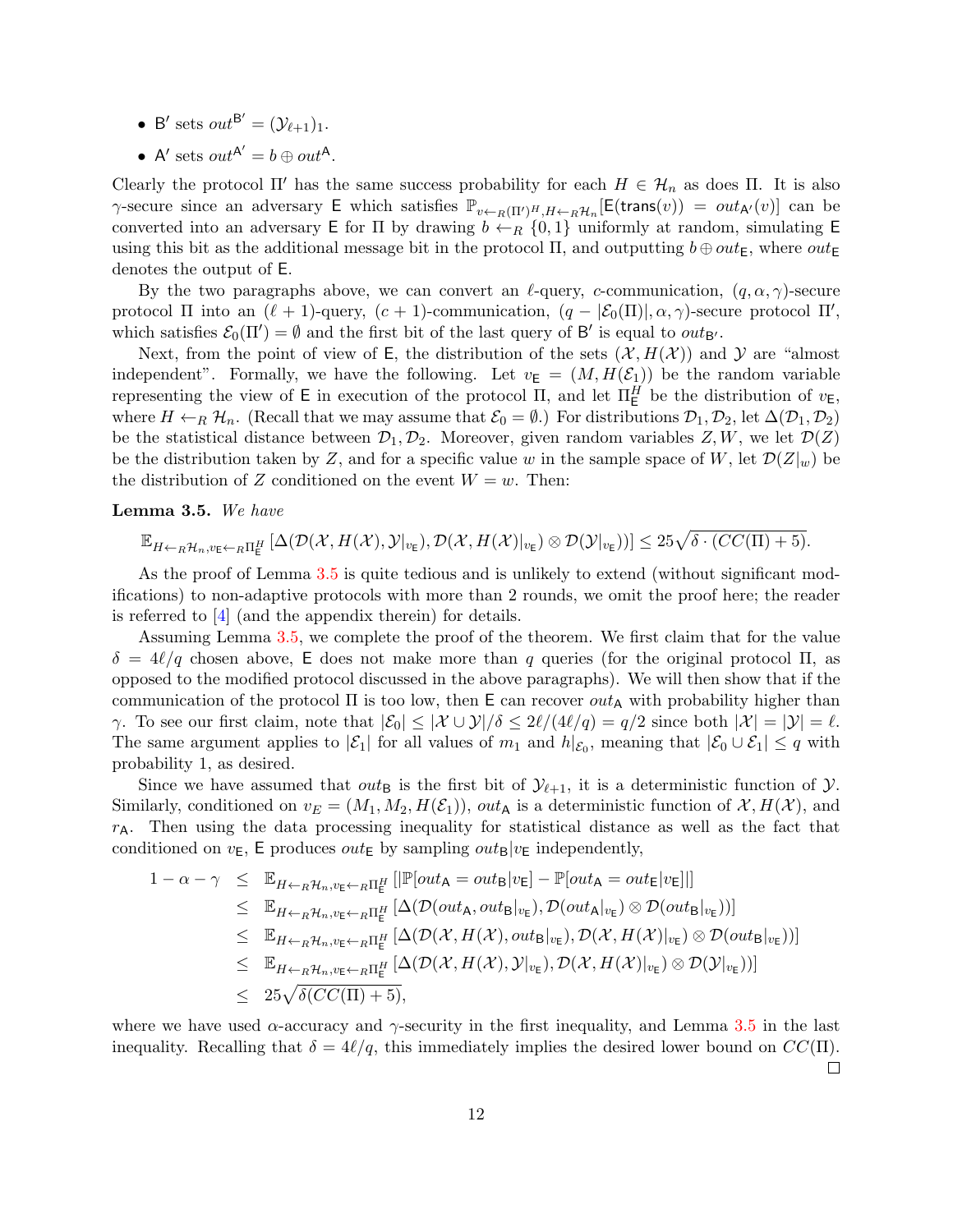## <span id="page-12-0"></span>4 Observations, further questions

In light of Merkle's puzzles, both Theorems [3.2](#page-7-0) and [3.4](#page-10-0) prove bounds on the communication complexity of key-agreement protocols that are tight when  $q = \delta \cdot \ell^2$  for sufficiently small  $\delta$ . In particular, note that Merkle's puzzles are a 2-round uniform protocol, so the hypotheses of both theorems apply. However, it is natural to ask whether they are tight for lower levels of security, i.e.  $\ell < q \ll \ell^2$ . In fact, Thereom [3.2](#page-7-0) is definitely not tight for 2-round uniform protocols for  $q$  in this range, in light of Theorem [3.4,](#page-10-0) as

$$
\frac{(1-\alpha-\gamma)^2q}{\ell} \gg \frac{(1-\alpha-\gamma)^4q^2}{\ell^3},
$$

if we hold  $\alpha, \gamma$  constant and let  $\ell, q \to \infty$  with  $\ell < q \ll \ell^2$ .

We do have, however, the following 2-round, uniform-queries protocol generalizing Merkle's puzzles, which achieves  $\Theta(q/l)$  communication, showing that Theorem [3.4](#page-10-0) is tight (at least for 2-round protocols). We use the same notation as in Section [2.3.](#page-2-1)

- 1. Let t,  $\lambda$  be parameters (describing the communication/security tradeoff, as we describe further below).
- 2. A chooses  $x_1, \ldots, x_{c\lambda\sqrt{t}} \in [\lambda^2]$  uniformly at random, and sets  $a_i = H(x_i)$ ,  $1 \le i \le c\lambda$ . A then sends B the set  $\mathcal{T}_{\mathsf{A}} := \{a_i : 0 \le a_i < 2^m/t\}$ , where strings  $a \in \{0,1\}^m$  are interpreted as base-2 integers in  $\{0, \ldots, 2^m - 1\}$ . If the size of this set is greater than  $c''c\lambda/\sqrt{t}$ , for some large constant  $c''$  to be specified below, then A instead aborts the protocol with  $\perp$ <sub>A</sub>.
- 3. B choose  $y_1, \ldots, y_{c\lambda\sqrt{t}} \in [\lambda^2]$  uniformly at random, and sets  $b_i = H(y_i), 1 \le i \le c\lambda$ . B then So choose  $g_1, \ldots, g_{c\lambda\sqrt{t}} \in [N]$  difficulties at failure set  $g_i = H(g_i)$ ,  $1 \le i \le c$ . By chemical set  $\mathcal{T}_B := \{b_i : 0 \le b_i < 2^m/t\}$ . If the size of this set is greater than  $c''c\lambda/\sqrt{t}$ , then B instead aborts the protocol with  $\perp_B$ .
- 4. A then picks j as small as possible so that  $a_j \in \mathcal{T}_A$ , and there is  $b \in \mathcal{T}_B$  such that  $b = a_j$ . If such a j does not exist, then A halts without output  $\perp_A$ . If such a j does exist, then A sends  $out_{\mathsf{A}} = x_i.$
- 5. B similarly picks j as small as possible such that  $b_i \in \mathcal{T}_{\mathsf{B}}$  and there is  $a \in \mathcal{T}_{\mathsf{A}}$  such that  $b_i = a$ (halting with  $\perp_B$  if j does not exist). B then sets  $out_B = y_i$ .

The following is now straightforward:

<span id="page-12-1"></span>**Proposition 4.1.** For sufficiently large c, c', and  $0 < \delta < 1/2$ , the above protocol is a c $\lambda \sqrt{t}$ -query, **Proposition 4.1.** For sufficiently targe c, c, and  $0 < \theta < 1/2$ , the above protocol is a condet  $(\delta \lambda^2, 0.01, \Theta(\delta))$ -secure key agreement protocol with communication bounded by  $O(\lambda/\sqrt{t})$ .

For fixed  $\delta$ , if we let  $q = \delta \lambda^2$  and  $\ell = \lambda \sqrt{\ }$ t, then the communication is  $\Theta(q/\ell)$ , which holds (in particular) for  $\ell < q \ll \ell^2$ , as can be obtained by varying t. This shows tightness of the bound of Theorem [3.4.](#page-10-0)

*Proof of Proposition [4.1.](#page-12-1)* First, it is evident by construction of the protocol that the communication is at most  $2c''c\lambda/t$ . As is the case for Merkle's puzles, if  $2^m > c'\lambda^4$ , then  $H(1), \ldots, H(\lambda^2)$  are distinct with probability at least  $1 - \frac{1}{c'}$  $\frac{1}{c'}$ , so with all but probability  $1/c'$ , the existence of  $j, j'$  such that  $a_j = b_{j'}$  implies that  $x_j = y_{j'}$ .

Next we upper bound the probability that ether A cannot find j in step 3 or B cannot find j in step 4 of the above protocol. The proof is very similar to that for Merkle's puzzles: let  $Z_{jj'}$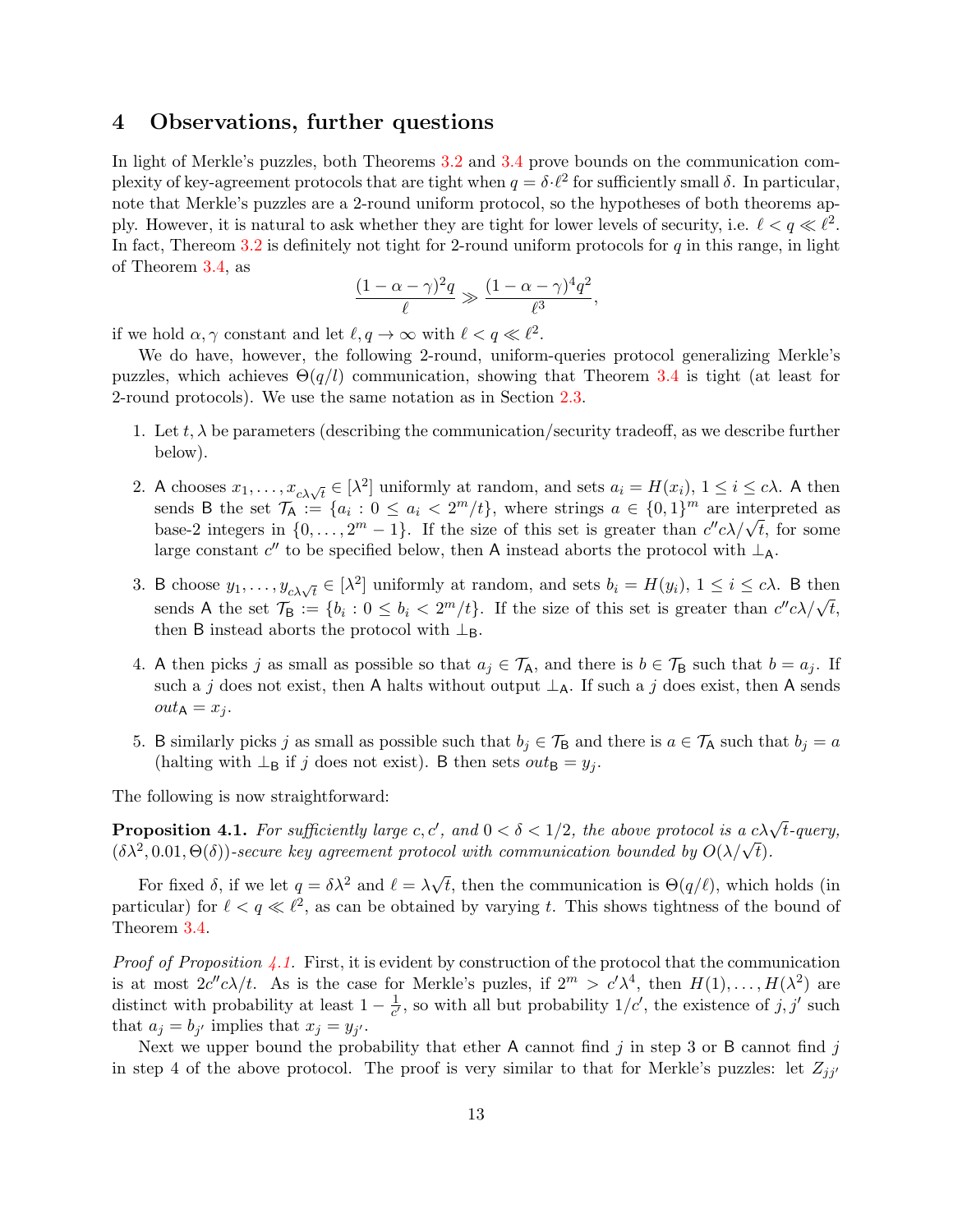denote the indicator that  $x_j = y_{j'}$  and that  $H(x_j) < 2<sup>m</sup>/t$ . Assuming that t is a power of 2 for simplicity, note that  $\mathbb{E}[Z_{jj'}] = \frac{1}{\lambda^2} \cdot \frac{1}{t}$  $\frac{1}{t}$ . Now let  $Z = \sum_{j,j'} Z_{jj'}$  denote the number of pairs  $(j, j')$  such that  $x_j = y_{j'}$  and  $H(x_j) = H(y_{j'}) < 2<sup>m</sup>/t$ , which is certainly a lower bound on the number of pairs  $(j, j')$  such that  $a_j = b_{j'} < 2^m/t$ . Then

$$
\mathbb{E}[Z] = \sum_{j,j'} \mathbb{E}[Z_{jj'}] = (c\lambda\sqrt{t})^2 \cdot \frac{1}{t\lambda^2} = c^2.
$$

Similarly, by the same calculation as in Section [2.3,](#page-2-1) replacing  $\lambda$  with  $\lambda$ √ *v* the same calculation as in Section 2.3, replacing  $\lambda$  with  $\lambda \sqrt{t}$  gives that  $Var[Z] \leq 3c^2$ as long as  $\lambda \sqrt{t} \geq c$ . Then Chebyshev's inequality gives us that  $\mathbb{P}[Z \geq 1] \geq 1 - 16/c^2$ .

Song as  $\lambda \sqrt{t} \geq c$ . Then Chebyshev's inequality gives us that  $\mathbb{P}[2 \leq 1] \geq 1 - 10/c$ .<br>Next we upper bound the probability that either A or B aborts because either  $|\mathcal{T}_A| > c''c\lambda/\sqrt{t}$ or  $|\mathcal{T}_{\mathsf{B}}| > c''c\lambda/\sqrt{t}$ , respectively. For A, since the probability that any given  $x_i \in \mathcal{T}_{\mathsf{A}}$  is  $1/t$ , or  $|\mathcal{T}_{\mathsf{A}}| > c$   $c \lambda / \sqrt{t}$ , respectively. For  $\mathbb{E}[|\mathcal{T}_{\mathsf{A}}|] = c\lambda / \sqrt{t}$ , so this probability is

$$
\mathbb{P}[|\mathcal{T}_{\mathsf{A}}| > c''c\lambda/\sqrt{t}] < \exp(-(c''-1)/3),
$$

as long as  $c\lambda/\sqrt{t} > 1$ , by the Chernoff bound. The same probability holds for  $\mathcal{T}_{B}$ .

Assuming that H is injective on  $[\lambda^2]$  and that A, B do not abort in any of the ways described and bounded above, the protocol is successful; so, the probability of success is at least

$$
1 - \frac{1}{c'} - \frac{16}{c^2} - 2\exp(-(c'' - 1)/3),
$$

which can be made arbitrarily close to 1 (i.e. greater than 0.99) by choosing  $c, c', c''$  to be sufficiently large.

Finally, conditioned on success of the protocol and the transcript, the key  $out_A = out_B$  is uniformly random in  $[\lambda^2]$ , so an attacker with  $\delta\lambda^2$  queries can recover the key with probability Θ(δ). Note that there are a few additional details needed to make this rigorous: namely, we must show that even if the attacker E makes a query x such that  $H(x)$  is among the messages sent in the transcript, then E will learn little. This can be accomplished by noting that by a symmetry argument, for any  $S \subset [\lambda^2]$ , such that if  $j, j'$  is the lexicographically smallest pair with  $a_j \in M_A, b_{j'} \in M_B, a_j = b_{j'} \notin H(S)$ , the distribution of  $out_A$  conditioned on  $M_A, M_B, (S, H(S))$  is uniform on  $\left[\lambda^2\right]\setminus\mathcal{S}$ . That is, for such sets  $\mathcal{S}$ ,

$$
H(out_{\mathsf{A}}|M_{\mathsf{A}}, M_{\mathsf{B}}, (\mathcal{S}, H(\mathcal{S}))) = \log(\lambda^2 - |\mathcal{S}|).
$$

The proof now follows by induction on the number of queries made by the attacker. Suppose the attacker E has already made  $\nu$  queries,  $\nu \geq 0$ , and that the queries are denoted by some set  $\mathcal{S}_{\nu} \subset [\lambda^2], |\mathcal{S}_{\nu}| \leq \nu$ . Let  $x_{\nu+1}$  denote the next query of E. Then

$$
\mathbb{P}[H(x_{\nu+1})=a_j|M_{\mathsf{A}},M_{\mathsf{B}},(\mathcal{S}_{\nu},H(\mathcal{S}_{\nu}))]\leq \frac{1}{\lambda^2-|\mathcal{S}|}\leq 1/(\lambda^2-\nu),
$$

where  $a_j = H(out_A)$  is as defined above (as a function of  $M_A, M_B$ ). If  $x_{\nu+1} \neq a_j$ , then we set  $S_{\nu+1} = S_{\nu} \cup \{x_{\nu}\}\$ and repeat the same argument. Using the union bound, the probability that  $H(x_{\nu+1}) \neq a_j$  at each query  $\nu$  of the attacker, where the attacker makes a total of  $q = \delta \cdot \lambda^2$  queries is then bounded above by

$$
\delta \lambda^2 \cdot \frac{2}{\lambda^2} = \delta/2,
$$